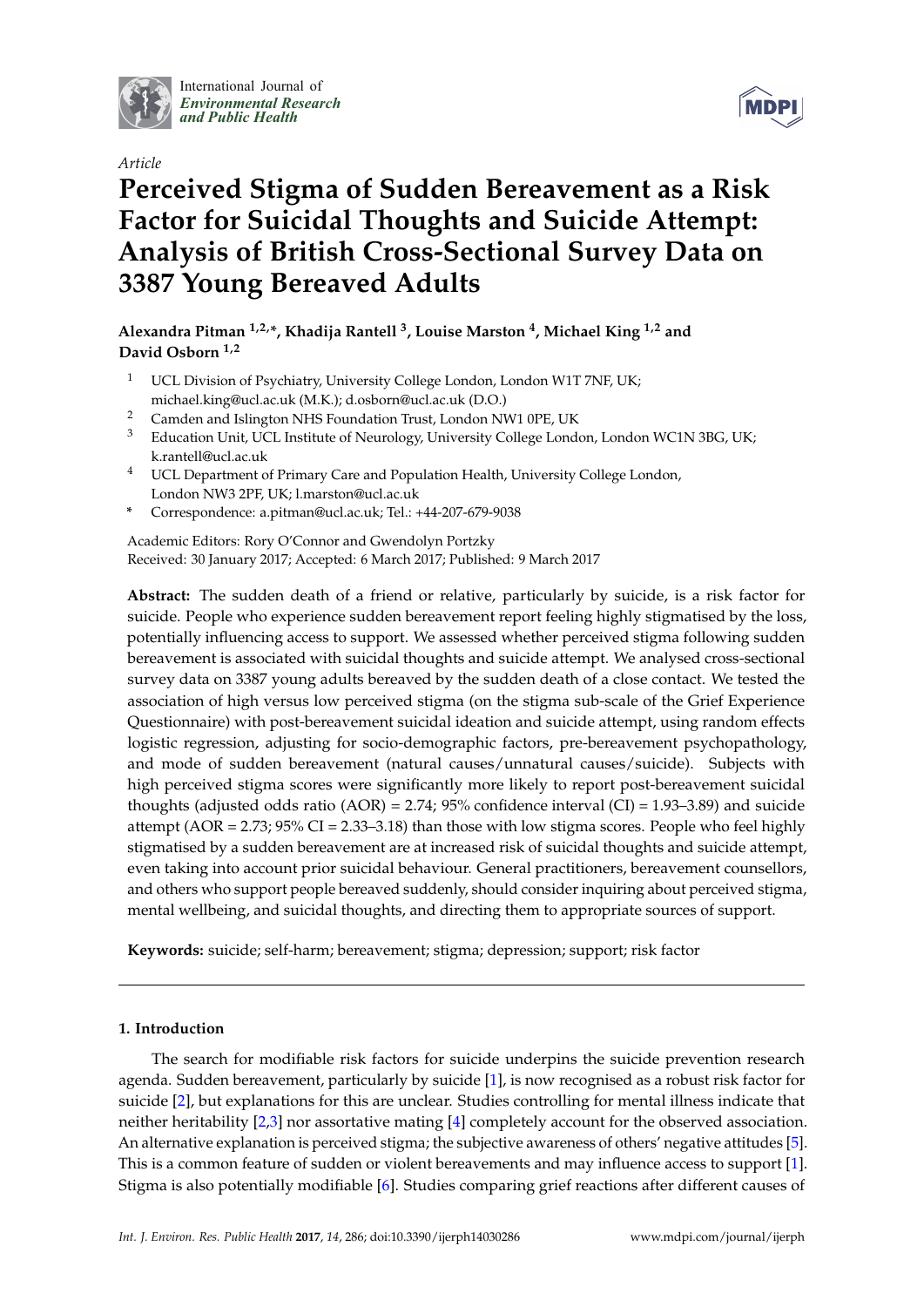death reveal that experiences of stigma, shame, and concealing the cause are reported after all modes of bereavement, but particularly after violent deaths [\[1](#page-9-0)[,7\]](#page-9-6) and specifically suicide [\[8\]](#page-9-7). Accounting for high levels of perceived stigma has been found to attenuate the association of suicide bereavement with suicide attempt [\[9\]](#page-9-8), suggesting its role as a mediator of suicide risk. The implication is that anti-stigma interventions might reduce the risk of suicide attempt in people who experience sudden bereavement, perhaps by reducing distress and/or optimising support.

The means by which stigma creates barriers to help-seeking have been well-described in relation to mental illness [\[10\]](#page-9-9), but less well in relation to sudden bereavement [\[7,](#page-9-6)[11](#page-9-10)[–13\]](#page-9-11). In people with mental illness, stigma is hypothesised to contribute to suicidality through factors such as social isolation, hopelessness, and a perception of being a burden [\[14\]](#page-9-12). The same might be theorised after sudden bereavement, when avoidance might arise due to embarrassment, or fear of appearing socially incompetent [\[15\]](#page-9-13). Feeling stigmatised by a death contributes to a sense of thwarted belongingness and poor social support; both of which may engender suicidal thoughts [\[16\]](#page-9-14). Our objective was to investigate whether high levels of perceived stigma after sudden bereavement are associated with suicidal behaviour. To do this, we analysed British cross-sectional survey data on adults who had experienced sudden bereavement. Our hypothesis was that high stigma scores are associated with post-bereavement suicidal behaviour and depression. To build our understanding of mechanisms, we also hypothesised that high stigma scores would be negatively associated with social support, and receipt of formal or informal support. To understand what differentiates those who attempt suicide from those who consider suicide after sudden bereavement, we hypothesised that high stigma scores are associated with suicide attempt in the sub-group of those with suicidal thoughts following bereavement [\[17\]](#page-9-15). Finally, we hypothesised that the effect of high stigma scores on primary outcomes would be modified by gender and by mode of bereavement, such that it would be more pronounced in women and in people bereaved by non-suicide causes.

#### **2. Materials and Methods**

# *2.1. Study Design*

We analysed data from the UCL Bereavement Study [\[8](#page-9-7)[,9\]](#page-9-8). This was a UK-wide cross-sectional survey of young adults aged 18–40 working and/or studying at UK higher education institutions (HEIs) who had experienced the sudden bereavement of a close friend or relative. This study had focused on young adults due to concerns about their risk of suicide [\[18\]](#page-9-16) and the difficulties of engaging young suicidal men with services [\[19\]](#page-10-0). Full details of sampling for this closed online survey have been described elsewhere, including the survey instrument (see Supplementary Materials) [\[8](#page-9-7)[,9\]](#page-9-8). Sampling via institution-wide email lists (to all staff and students) avoided the biases associated with recruiting a help-seeking sample, and was felt to be the most efficient, comprehensive and pragmatic means of recruiting a hard-to-reach population of young adults [\[20\]](#page-10-1). Of 5085 respondents to the survey, we included those who consented to participate, completed a stigma score, and specified their mode of bereavement ( $n = 3387$ ).

The study was approved by the UCL Research Ethics Committee in 2010 (ref: 1975/002). All participants provided online informed consent.

## *2.2. Measures*

Our exposure measure was high perceived stigma of the bereavement, defined using the 10-item stigma subscale of the Grief Experience Questionnaire (GEQ) [\[21\]](#page-10-2). The GEQ is a standardised, self-administered instrument for the assessment of the phenomenology of grief. It was originally developed in the U.S. using qualitative data from individuals bereaved by natural causes, accidental death, and suicide [\[22\]](#page-10-3), and subsequently validated [\[21\]](#page-10-2). The stigma sub-scale includes items describing perceptions of others' avoidance and lack of concern (see Box [1\)](#page-2-0), capturing perceived rather than personal stigma. Responses to items in each subscale are rated using a 5-point Likert-style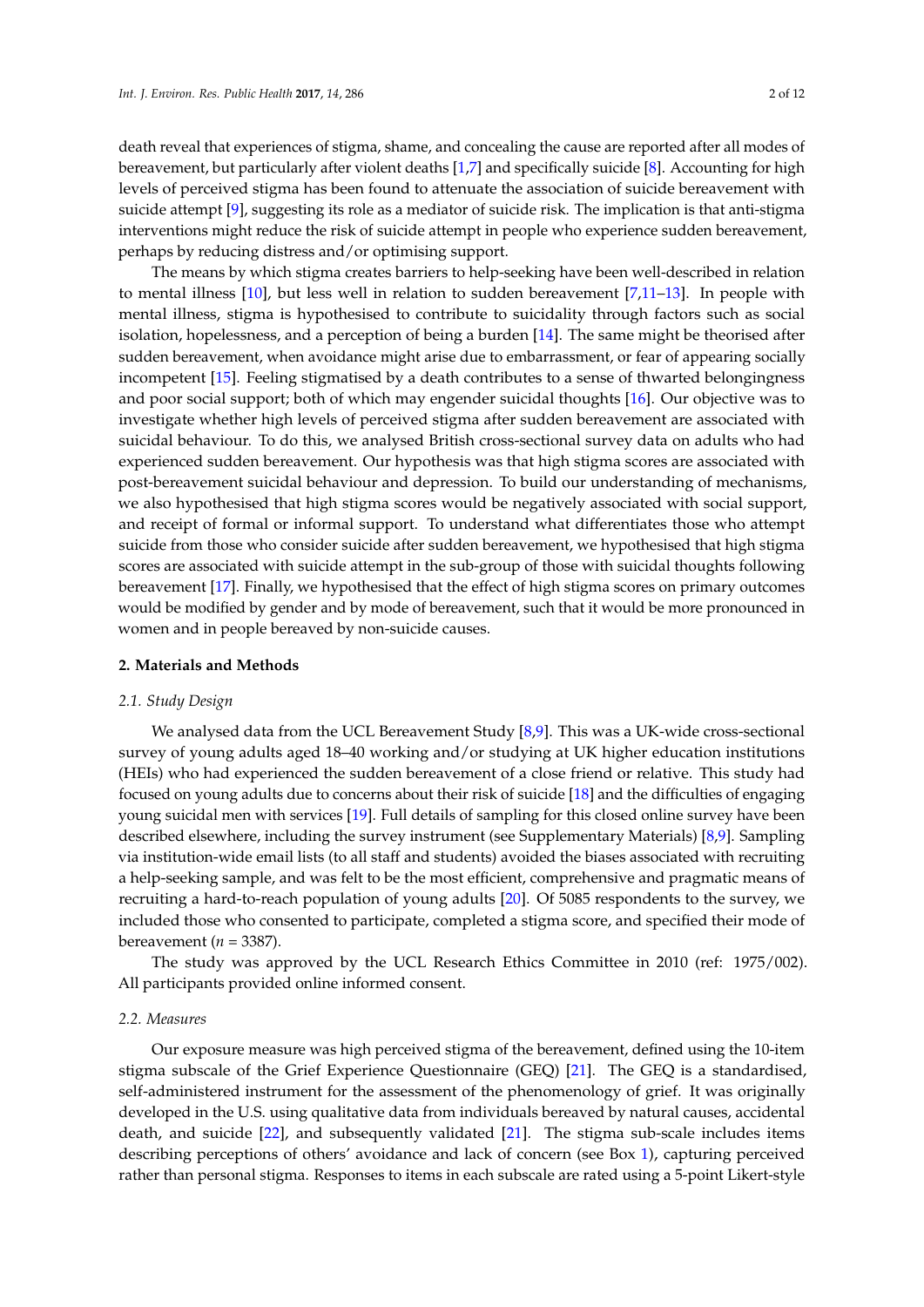frequency scale, generating subscale scores of 5 to 25 (at 0.5 intervals). The majority of studies measuring GEQ scores use GEQ subscales rather than overall GEQ scores, allowing them to delineate specific components of grief [\[8,](#page-9-7)[23–](#page-10-4)[25\]](#page-10-5). Based on precedent [\[23\]](#page-10-4) and the normal distribution of stigma scores in this sample, we used the mean to dichotomise stigma scores, classifying them as low (5 to 12) or high (12.5 to 25) to aid clinical interpretation.

#### **Box 1.** GEQ stigma subscale items.

<span id="page-2-0"></span>

|     | <b>Stem:</b> Since the death how often did you                                                                       |
|-----|----------------------------------------------------------------------------------------------------------------------|
| 1.  | feel like a social outcast?                                                                                          |
| 2.  | feel like no-one cared to listen to you?                                                                             |
| 3.  | feel that neighbours and friends did not offer enough concern?                                                       |
| 4.  | feel avoided by friends?                                                                                             |
| 5.  | think people were gossiping about you or the person?                                                                 |
| 6.  | think that others didn't want you to talk about the death?                                                           |
| 7.  | feel somehow stigmatised by the death?                                                                               |
| 8.  | feel like people were probably wondering about what kind of personal problems you and the person<br>had experienced? |
| 9.  | think that people were uncomfortable offering their condolences to you?                                              |
| 10. | feel like the death somehow reflected negatively on you or your family?                                              |
|     |                                                                                                                      |
|     |                                                                                                                      |

Our primary outcomes were self-reported suicidal ideation ("Have you ever thought of taking your life, even though you would not actually do it?") [\[26\]](#page-10-6) and self-reported suicide attempt ("Have you ever made an attempt to take your life, by taking an overdose of tablets or in some other way?") [\[27\]](#page-10-7) post-bereavement. These standardised, validated measures were derived from the Adult Psychiatric Morbidity Survey (APMS) [\[28\]](#page-10-8), a regular national population survey in England, qualified by whether each was before or after the sudden bereavement, or both, to derive an incident measure.

Our three secondary mental health outcomes were post-bereavement non-suicidal self-harm (self-poisoning and self-injury without suicidal intent) using the standardised, validated APMS measure [\[27\]](#page-10-7) (adapted as above); post-bereavement suicidal and non-suicidal self-harm (aggregating the suicide attempt and non-suicidal self-harm measures, to correspond to that used in a major longitudinal study of self-harm in England [\[29\]](#page-10-9)); and post-bereavement depression, using the Composite International Diagnostic Interview (CIDI) screen for lifetime depression [\[30\]](#page-10-10), also validated for use in an online questionnaire [\[31\]](#page-10-11) (adapted for incident cases as above).

Our three self-reported support measures were level of current social support (using a standardised ordinal measure from the APMS [\[28\]](#page-10-8)); receipt of any formal bereavement support (using a binary measure developed for this study); and receipt of any informal bereavement support (using a binary measure developed for this study). Classification of formal and informal bereavement support was derived from similar British [\[32\]](#page-10-12) and international [\[33\]](#page-10-13) studies of service use . Self-help was excluded due to problematic categorisation in relation to formal versus informal bereavement support [\[34\]](#page-10-14). Thus, formal support was defined as that received from healthcare or social services staff; psychological therapists or counsellors; voluntary sector helplines or counsellors; police officers; funeral directors; coroners' officers; teaching staff; school or HEI counselling services; line managers, or employer counselling services. Informal support was defined as that received from friends; family; spiritual/religious advisors, or complementary and alternative medicine practitioners.

We selected nine confounding variables on the basis of existing literature and clinical judgement: age; gender; socio-economic status (using the UK Office for National Statistics Standard Occupational Classification [\[35\]](#page-10-15)); mode of sudden bereavement; kinship to the deceased; family history of suicide (excluding an index bereavement by suicide); pre-loss depression; pre-loss suicidal and non-suicidal self-harm; and years since sudden bereavement. Mode of bereavement was classified via self-report as bereavement by suicide, bereavement by sudden natural causes (e.g., cardiac arrest), and bereavement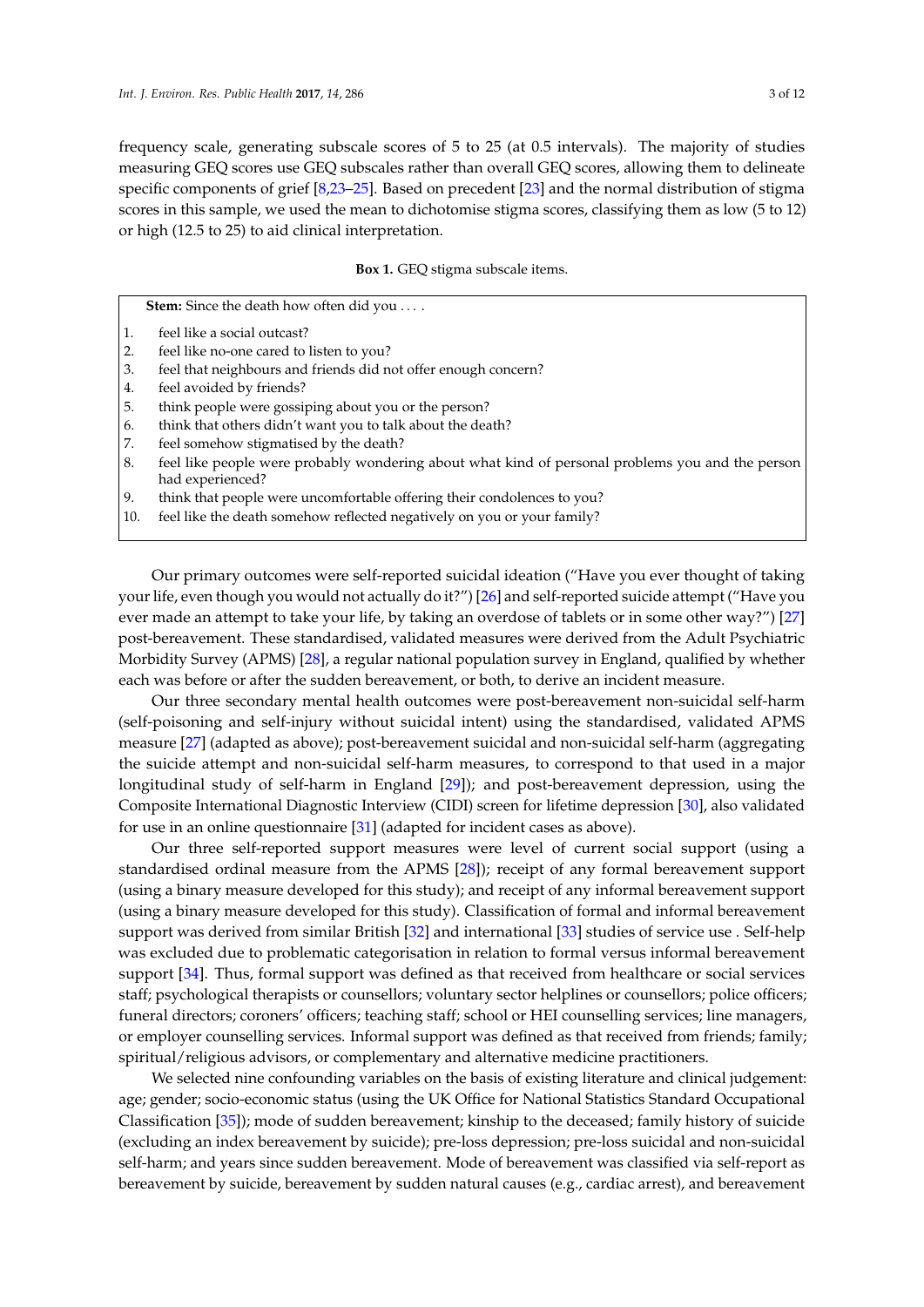by sudden unnatural causes (e.g., accidental death). In the case of exposures to more than one mode of sudden bereavement, all those bereaved by suicide were classified as such, regardless of other exposures. Those bereaved by non-suicide death were asked to relate their responses to whichever person they had felt closest to, with exposure status classified accordingly.

Missing data for model covariates and outcomes were less than 7%.

## *2.3. Statistical Analysis*

We investigated simple associations between the outcome variables and exposure using χ2 tests or one-way analysis of variance, as appropriate.

We investigated the relationship between outcomes and high stigma scores using multilevel regression models with HEI as random effect, to take into account the clustering effect at the HEI level. We used ordinal logistic regression to investigate the relationship between social support and high levels of perceived stigma scores. All multivariable models included the nine pre-specified confounding variables described above. Models were fitted using complete case analysis. We used the Bonferroni correction to set a significance threshold of  $p = 0.006$  for multiple testing.

To test whether the effect of high stigma scores on primary outcomes varied by gender and by mode of bereavement, we added interaction terms to these models, using a less stringent *p*-value threshold  $(p = 0.1)$  to reflect the limited statistical power of interaction tests.

To test an additional research question about whether high perceived stigma helps differentiate those who attempt suicide after bereavement from those with suicidal ideation after bereavement, we ran our multivariable model for suicide attempt in the sub-sample of those who reported suicidal thoughts or attempts post-bereavement ( $n = 1510$ ).

We ran a series of a priori defined sensitivity analyses to assess the robustness of our main findings when taking into account biases introduced by <7% missing data and by our sampling strategy. In the first and second analyses, we used best-case and worst-case scenarios to impute missing values by recoding all missing values on outcomes/covariates as positive (e.g., no suicidal ideation/attempt) or as negative (e.g., suicidal ideation/attempt) respectively [\[36\]](#page-10-16). In the third and fourth, we used more stringent inclusion criteria: dropping the 10 HEIs that modified the stipulated recruitment method, and the 18 HEIs with participant numbers below the median cluster size. Finally, we conducted linear regression to test whether there was a linear association between stigma scores and outcomes.

All analyses were conducted using Stata version 12 (Stata Corp. 2011. Stata Statistical Software: Release 12. College Station, TX, USA).

## **3. Results**

# *3.1. Participant Characteristics*

The majority of the sample were female (81%), of white ethnicity (90%), bereaved by sudden natural causes (61%), and reported the death of a relative (71%). The mean time elapsed since bereavement was 5 years (standard deviation  $(SD) = 5.3$  years; range  $= 1$  day to 30 years), with no group differences (Table [1\)](#page-4-0). The age of the deceased varied from 0 (for miscarriage or stillbirth) to 100 years, and median age was significantly younger for those reporting high (median age = 45; inter-quartile range (IQR) = 22–58) versus low stigma scores (median = 50; IQR = 23–70). The group reporting high stigma scores were more likely to be women, students, those in higher social classes, and those educated to a higher level than the group with low stigma scores. They were also significantly more likely to have been bereaved by suicide, and to have had a history of suicidal or non-suicidal self-harm and of depression prior to the loss.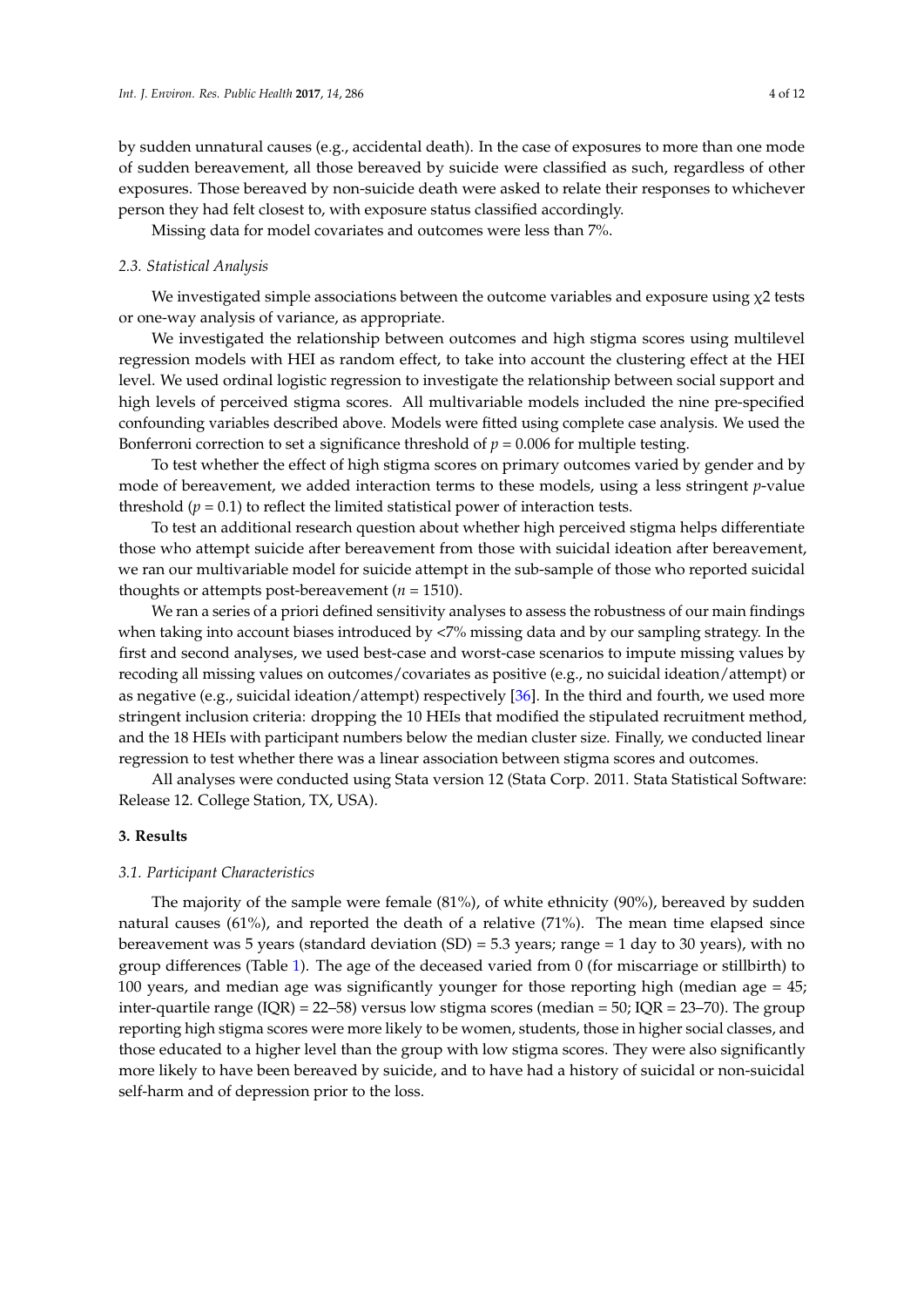<span id="page-4-0"></span>

| Socio-demographic characteristics<br>Gender +<br>Female $n$ (%)<br>1388 (79)<br>1360 (84)<br>2748 (81)<br>< 0.001<br>missing $n$ (%)<br>0(0)<br>$1(-1)$<br>$1(-1)$<br>Age of participant +<br>mean (SD)<br>25.0(6.2)<br>25.1(6.4)<br>25.0(6.3)<br>1.000<br>Self-defined ethnicity<br>0.224<br>white $n$ (%)<br>1598 (91)<br>3047 (90)<br>1449 (89)<br>non-white $n$ (%)<br>165(9)<br>172(11)<br>337 (10)<br>missing $n$ (%)<br>1(1)<br>$2(-1)$<br>$3(-1)$<br>Socio-economic status c +<br>social classes 1.1 and 1.2 $n$ (%)<br>551 (31)<br>< 0.001<br>440 (27)<br>991 (29)<br>social class $2 n$ (%)<br>586 (33)<br>526 (32)<br>1112 (33)<br>social class $3 n$ (%)<br>209(12)<br>185(11)<br>394 (12)<br>social class $4 n$ (%)<br>91(5)<br>63(4)<br>154(5)<br>social classes 5–7 and 9 $n$ (%)<br>273 (16)<br>359 (22)<br>632 (19)<br>missing $n$ (%)<br>54(3)<br>104(3)<br>50(3)<br><b>Educational status</b><br>attained up to A level equivalent leaving<br>qualification $n$ (%)<br>734 (42)<br>750 (46)<br>1484 (44)<br>0.008<br>attained undergraduate degree or above $n$ (%)<br>1025 (58)<br>871 (54)<br>1896 (56)<br>missing $n$ (%)<br>5(1)<br>7(1)<br>$2(-1)$<br><b>Student status</b><br>0.001<br>student $n$ (%)<br>1472 (83)<br>1428 (88)<br>2900 (86)<br>staff $n$ (%)<br>238 (13)<br>156(10)<br>394 (12)<br>both $n$ $\left(\% \right)$<br>92(3)<br>54 (3)<br>38(2)<br>missing $n$ (%)<br>1(0)<br>1(1)<br>1(1)<br>Characteristics of index bereavement<br>Mode of death<br>sudden natural causes $n$ (%)<br>1184 (67)<br>2076 (61)<br>< 0.001<br>892 (55)<br>sudden unnatural causes $n$ (%)<br>368 (21)<br>336 (21)<br>704 (21)<br>suicide $n$ (%)<br>212(12)<br>395 (24)<br>607(18)<br>missing $n$ (%)<br>0(0)<br>0(0)<br>0(0)<br>Kinship to the deceased +<br>blood relative $n$ (%)<br>1224 (69)<br>0.050<br>1176 (73)<br>2400 (71)<br>unrelated $n$ (%)<br>533 (30)<br>974 (29)<br>441 (27)<br>missing $n$ (%)<br>7(1)<br>13(1)<br>6(1)<br>Age of the deceased<br>median (IOR)<br>$50(23 - 70)$<br>$45(22 - 58)$<br>$47(23-64)$<br>< 0.001<br>Gender of the deceased<br>Female $n$ (%)<br>1249 (37)<br>0.216<br>666 (38)<br>583 (36)<br>missing $n$ (%)<br>95(3)<br>54 (3)<br>41(3)<br>Time since bereavement +<br>1.000<br>mean (SD)<br>4.6(5)<br>5.4(6)<br>5(5.3)<br>Clinical characteristics<br>Family history of suicide (excluding index suicide bereavement) +<br>109(6)<br>0.829<br>104(6)<br>213(6)<br>Yes $n$ (%)<br>missing $n$ (%)<br>128(7)<br>106(7)<br>234 (7)<br>Family history of psychiatric problems<br>Yes $n$ (%)<br>1008 (57)<br>1059(65)<br>2067(61)<br>< 0.001<br>missing $n$ (%)<br>124(7)<br>102(6)<br>226(7)<br>Personality disorder screen positive d<br>Yes $n$ (%)<br>< 0.001<br>464 (26)<br>712 (44)<br>1176 (35)<br>105(6)<br>189(6)<br>missing $n$ (%)<br>84 (5)<br>Pre-loss depression +<br>Yes $n$ (%)<br>280 (16)<br>633 (19)<br>< 0.001<br>353 (22)<br>missing $n$ (%)<br>74 (4)<br>54 (3)<br>128(4)<br>Pre-loss non-suicidal self-harm and suicide attempt +<br>< 0.001<br>Yes $n$ (%)<br>325 (18)<br>380 (23)<br>705 (21)<br>missing $n$ (%)<br>127(7)<br>104(6)<br>231(7)<br>Help sought after suicide attempt post-bereavement<br>Yes $n$ (%)<br>< 0.001<br>15(1)<br>54 (3)<br>69(2) | GEQ Stigma Sub-Scale Score | <b>Low Perceived</b><br>Stigma Score <sup>a</sup><br>$(n = 1764)$ | <b>High Perceived</b><br>Stigma Score <sup>a</sup><br>$(n = 1623)$ | Total $(n = 3387)$ | p-Value <sup>b</sup> |
|-----------------------------------------------------------------------------------------------------------------------------------------------------------------------------------------------------------------------------------------------------------------------------------------------------------------------------------------------------------------------------------------------------------------------------------------------------------------------------------------------------------------------------------------------------------------------------------------------------------------------------------------------------------------------------------------------------------------------------------------------------------------------------------------------------------------------------------------------------------------------------------------------------------------------------------------------------------------------------------------------------------------------------------------------------------------------------------------------------------------------------------------------------------------------------------------------------------------------------------------------------------------------------------------------------------------------------------------------------------------------------------------------------------------------------------------------------------------------------------------------------------------------------------------------------------------------------------------------------------------------------------------------------------------------------------------------------------------------------------------------------------------------------------------------------------------------------------------------------------------------------------------------------------------------------------------------------------------------------------------------------------------------------------------------------------------------------------------------------------------------------------------------------------------------------------------------------------------------------------------------------------------------------------------------------------------------------------------------------------------------------------------------------------------------------------------------------------------------------------------------------------------------------------------------------------------------------------------------------------------------------------------------------------------------------------------------------------------------------------------------------------------------------------------------------------------------------------------------------------------------------------------------------------------------------------------------------------------------------------------------------------------------------------------------------------------------------------------------------------------------------------------------------------------------------------------------------------------------------------------------------|----------------------------|-------------------------------------------------------------------|--------------------------------------------------------------------|--------------------|----------------------|
|                                                                                                                                                                                                                                                                                                                                                                                                                                                                                                                                                                                                                                                                                                                                                                                                                                                                                                                                                                                                                                                                                                                                                                                                                                                                                                                                                                                                                                                                                                                                                                                                                                                                                                                                                                                                                                                                                                                                                                                                                                                                                                                                                                                                                                                                                                                                                                                                                                                                                                                                                                                                                                                                                                                                                                                                                                                                                                                                                                                                                                                                                                                                                                                                                                                     |                            |                                                                   |                                                                    |                    |                      |
|                                                                                                                                                                                                                                                                                                                                                                                                                                                                                                                                                                                                                                                                                                                                                                                                                                                                                                                                                                                                                                                                                                                                                                                                                                                                                                                                                                                                                                                                                                                                                                                                                                                                                                                                                                                                                                                                                                                                                                                                                                                                                                                                                                                                                                                                                                                                                                                                                                                                                                                                                                                                                                                                                                                                                                                                                                                                                                                                                                                                                                                                                                                                                                                                                                                     |                            |                                                                   |                                                                    |                    |                      |
|                                                                                                                                                                                                                                                                                                                                                                                                                                                                                                                                                                                                                                                                                                                                                                                                                                                                                                                                                                                                                                                                                                                                                                                                                                                                                                                                                                                                                                                                                                                                                                                                                                                                                                                                                                                                                                                                                                                                                                                                                                                                                                                                                                                                                                                                                                                                                                                                                                                                                                                                                                                                                                                                                                                                                                                                                                                                                                                                                                                                                                                                                                                                                                                                                                                     |                            |                                                                   |                                                                    |                    |                      |
|                                                                                                                                                                                                                                                                                                                                                                                                                                                                                                                                                                                                                                                                                                                                                                                                                                                                                                                                                                                                                                                                                                                                                                                                                                                                                                                                                                                                                                                                                                                                                                                                                                                                                                                                                                                                                                                                                                                                                                                                                                                                                                                                                                                                                                                                                                                                                                                                                                                                                                                                                                                                                                                                                                                                                                                                                                                                                                                                                                                                                                                                                                                                                                                                                                                     |                            |                                                                   |                                                                    |                    |                      |
|                                                                                                                                                                                                                                                                                                                                                                                                                                                                                                                                                                                                                                                                                                                                                                                                                                                                                                                                                                                                                                                                                                                                                                                                                                                                                                                                                                                                                                                                                                                                                                                                                                                                                                                                                                                                                                                                                                                                                                                                                                                                                                                                                                                                                                                                                                                                                                                                                                                                                                                                                                                                                                                                                                                                                                                                                                                                                                                                                                                                                                                                                                                                                                                                                                                     |                            |                                                                   |                                                                    |                    |                      |
|                                                                                                                                                                                                                                                                                                                                                                                                                                                                                                                                                                                                                                                                                                                                                                                                                                                                                                                                                                                                                                                                                                                                                                                                                                                                                                                                                                                                                                                                                                                                                                                                                                                                                                                                                                                                                                                                                                                                                                                                                                                                                                                                                                                                                                                                                                                                                                                                                                                                                                                                                                                                                                                                                                                                                                                                                                                                                                                                                                                                                                                                                                                                                                                                                                                     |                            |                                                                   |                                                                    |                    |                      |
|                                                                                                                                                                                                                                                                                                                                                                                                                                                                                                                                                                                                                                                                                                                                                                                                                                                                                                                                                                                                                                                                                                                                                                                                                                                                                                                                                                                                                                                                                                                                                                                                                                                                                                                                                                                                                                                                                                                                                                                                                                                                                                                                                                                                                                                                                                                                                                                                                                                                                                                                                                                                                                                                                                                                                                                                                                                                                                                                                                                                                                                                                                                                                                                                                                                     |                            |                                                                   |                                                                    |                    |                      |
|                                                                                                                                                                                                                                                                                                                                                                                                                                                                                                                                                                                                                                                                                                                                                                                                                                                                                                                                                                                                                                                                                                                                                                                                                                                                                                                                                                                                                                                                                                                                                                                                                                                                                                                                                                                                                                                                                                                                                                                                                                                                                                                                                                                                                                                                                                                                                                                                                                                                                                                                                                                                                                                                                                                                                                                                                                                                                                                                                                                                                                                                                                                                                                                                                                                     |                            |                                                                   |                                                                    |                    |                      |
|                                                                                                                                                                                                                                                                                                                                                                                                                                                                                                                                                                                                                                                                                                                                                                                                                                                                                                                                                                                                                                                                                                                                                                                                                                                                                                                                                                                                                                                                                                                                                                                                                                                                                                                                                                                                                                                                                                                                                                                                                                                                                                                                                                                                                                                                                                                                                                                                                                                                                                                                                                                                                                                                                                                                                                                                                                                                                                                                                                                                                                                                                                                                                                                                                                                     |                            |                                                                   |                                                                    |                    |                      |
|                                                                                                                                                                                                                                                                                                                                                                                                                                                                                                                                                                                                                                                                                                                                                                                                                                                                                                                                                                                                                                                                                                                                                                                                                                                                                                                                                                                                                                                                                                                                                                                                                                                                                                                                                                                                                                                                                                                                                                                                                                                                                                                                                                                                                                                                                                                                                                                                                                                                                                                                                                                                                                                                                                                                                                                                                                                                                                                                                                                                                                                                                                                                                                                                                                                     |                            |                                                                   |                                                                    |                    |                      |
|                                                                                                                                                                                                                                                                                                                                                                                                                                                                                                                                                                                                                                                                                                                                                                                                                                                                                                                                                                                                                                                                                                                                                                                                                                                                                                                                                                                                                                                                                                                                                                                                                                                                                                                                                                                                                                                                                                                                                                                                                                                                                                                                                                                                                                                                                                                                                                                                                                                                                                                                                                                                                                                                                                                                                                                                                                                                                                                                                                                                                                                                                                                                                                                                                                                     |                            |                                                                   |                                                                    |                    |                      |
|                                                                                                                                                                                                                                                                                                                                                                                                                                                                                                                                                                                                                                                                                                                                                                                                                                                                                                                                                                                                                                                                                                                                                                                                                                                                                                                                                                                                                                                                                                                                                                                                                                                                                                                                                                                                                                                                                                                                                                                                                                                                                                                                                                                                                                                                                                                                                                                                                                                                                                                                                                                                                                                                                                                                                                                                                                                                                                                                                                                                                                                                                                                                                                                                                                                     |                            |                                                                   |                                                                    |                    |                      |
|                                                                                                                                                                                                                                                                                                                                                                                                                                                                                                                                                                                                                                                                                                                                                                                                                                                                                                                                                                                                                                                                                                                                                                                                                                                                                                                                                                                                                                                                                                                                                                                                                                                                                                                                                                                                                                                                                                                                                                                                                                                                                                                                                                                                                                                                                                                                                                                                                                                                                                                                                                                                                                                                                                                                                                                                                                                                                                                                                                                                                                                                                                                                                                                                                                                     |                            |                                                                   |                                                                    |                    |                      |
|                                                                                                                                                                                                                                                                                                                                                                                                                                                                                                                                                                                                                                                                                                                                                                                                                                                                                                                                                                                                                                                                                                                                                                                                                                                                                                                                                                                                                                                                                                                                                                                                                                                                                                                                                                                                                                                                                                                                                                                                                                                                                                                                                                                                                                                                                                                                                                                                                                                                                                                                                                                                                                                                                                                                                                                                                                                                                                                                                                                                                                                                                                                                                                                                                                                     |                            |                                                                   |                                                                    |                    |                      |
|                                                                                                                                                                                                                                                                                                                                                                                                                                                                                                                                                                                                                                                                                                                                                                                                                                                                                                                                                                                                                                                                                                                                                                                                                                                                                                                                                                                                                                                                                                                                                                                                                                                                                                                                                                                                                                                                                                                                                                                                                                                                                                                                                                                                                                                                                                                                                                                                                                                                                                                                                                                                                                                                                                                                                                                                                                                                                                                                                                                                                                                                                                                                                                                                                                                     |                            |                                                                   |                                                                    |                    |                      |
|                                                                                                                                                                                                                                                                                                                                                                                                                                                                                                                                                                                                                                                                                                                                                                                                                                                                                                                                                                                                                                                                                                                                                                                                                                                                                                                                                                                                                                                                                                                                                                                                                                                                                                                                                                                                                                                                                                                                                                                                                                                                                                                                                                                                                                                                                                                                                                                                                                                                                                                                                                                                                                                                                                                                                                                                                                                                                                                                                                                                                                                                                                                                                                                                                                                     |                            |                                                                   |                                                                    |                    |                      |
|                                                                                                                                                                                                                                                                                                                                                                                                                                                                                                                                                                                                                                                                                                                                                                                                                                                                                                                                                                                                                                                                                                                                                                                                                                                                                                                                                                                                                                                                                                                                                                                                                                                                                                                                                                                                                                                                                                                                                                                                                                                                                                                                                                                                                                                                                                                                                                                                                                                                                                                                                                                                                                                                                                                                                                                                                                                                                                                                                                                                                                                                                                                                                                                                                                                     |                            |                                                                   |                                                                    |                    |                      |
|                                                                                                                                                                                                                                                                                                                                                                                                                                                                                                                                                                                                                                                                                                                                                                                                                                                                                                                                                                                                                                                                                                                                                                                                                                                                                                                                                                                                                                                                                                                                                                                                                                                                                                                                                                                                                                                                                                                                                                                                                                                                                                                                                                                                                                                                                                                                                                                                                                                                                                                                                                                                                                                                                                                                                                                                                                                                                                                                                                                                                                                                                                                                                                                                                                                     |                            |                                                                   |                                                                    |                    |                      |
|                                                                                                                                                                                                                                                                                                                                                                                                                                                                                                                                                                                                                                                                                                                                                                                                                                                                                                                                                                                                                                                                                                                                                                                                                                                                                                                                                                                                                                                                                                                                                                                                                                                                                                                                                                                                                                                                                                                                                                                                                                                                                                                                                                                                                                                                                                                                                                                                                                                                                                                                                                                                                                                                                                                                                                                                                                                                                                                                                                                                                                                                                                                                                                                                                                                     |                            |                                                                   |                                                                    |                    |                      |
|                                                                                                                                                                                                                                                                                                                                                                                                                                                                                                                                                                                                                                                                                                                                                                                                                                                                                                                                                                                                                                                                                                                                                                                                                                                                                                                                                                                                                                                                                                                                                                                                                                                                                                                                                                                                                                                                                                                                                                                                                                                                                                                                                                                                                                                                                                                                                                                                                                                                                                                                                                                                                                                                                                                                                                                                                                                                                                                                                                                                                                                                                                                                                                                                                                                     |                            |                                                                   |                                                                    |                    |                      |
|                                                                                                                                                                                                                                                                                                                                                                                                                                                                                                                                                                                                                                                                                                                                                                                                                                                                                                                                                                                                                                                                                                                                                                                                                                                                                                                                                                                                                                                                                                                                                                                                                                                                                                                                                                                                                                                                                                                                                                                                                                                                                                                                                                                                                                                                                                                                                                                                                                                                                                                                                                                                                                                                                                                                                                                                                                                                                                                                                                                                                                                                                                                                                                                                                                                     |                            |                                                                   |                                                                    |                    |                      |
|                                                                                                                                                                                                                                                                                                                                                                                                                                                                                                                                                                                                                                                                                                                                                                                                                                                                                                                                                                                                                                                                                                                                                                                                                                                                                                                                                                                                                                                                                                                                                                                                                                                                                                                                                                                                                                                                                                                                                                                                                                                                                                                                                                                                                                                                                                                                                                                                                                                                                                                                                                                                                                                                                                                                                                                                                                                                                                                                                                                                                                                                                                                                                                                                                                                     |                            |                                                                   |                                                                    |                    |                      |
|                                                                                                                                                                                                                                                                                                                                                                                                                                                                                                                                                                                                                                                                                                                                                                                                                                                                                                                                                                                                                                                                                                                                                                                                                                                                                                                                                                                                                                                                                                                                                                                                                                                                                                                                                                                                                                                                                                                                                                                                                                                                                                                                                                                                                                                                                                                                                                                                                                                                                                                                                                                                                                                                                                                                                                                                                                                                                                                                                                                                                                                                                                                                                                                                                                                     |                            |                                                                   |                                                                    |                    |                      |
|                                                                                                                                                                                                                                                                                                                                                                                                                                                                                                                                                                                                                                                                                                                                                                                                                                                                                                                                                                                                                                                                                                                                                                                                                                                                                                                                                                                                                                                                                                                                                                                                                                                                                                                                                                                                                                                                                                                                                                                                                                                                                                                                                                                                                                                                                                                                                                                                                                                                                                                                                                                                                                                                                                                                                                                                                                                                                                                                                                                                                                                                                                                                                                                                                                                     |                            |                                                                   |                                                                    |                    |                      |
|                                                                                                                                                                                                                                                                                                                                                                                                                                                                                                                                                                                                                                                                                                                                                                                                                                                                                                                                                                                                                                                                                                                                                                                                                                                                                                                                                                                                                                                                                                                                                                                                                                                                                                                                                                                                                                                                                                                                                                                                                                                                                                                                                                                                                                                                                                                                                                                                                                                                                                                                                                                                                                                                                                                                                                                                                                                                                                                                                                                                                                                                                                                                                                                                                                                     |                            |                                                                   |                                                                    |                    |                      |
|                                                                                                                                                                                                                                                                                                                                                                                                                                                                                                                                                                                                                                                                                                                                                                                                                                                                                                                                                                                                                                                                                                                                                                                                                                                                                                                                                                                                                                                                                                                                                                                                                                                                                                                                                                                                                                                                                                                                                                                                                                                                                                                                                                                                                                                                                                                                                                                                                                                                                                                                                                                                                                                                                                                                                                                                                                                                                                                                                                                                                                                                                                                                                                                                                                                     |                            |                                                                   |                                                                    |                    |                      |
|                                                                                                                                                                                                                                                                                                                                                                                                                                                                                                                                                                                                                                                                                                                                                                                                                                                                                                                                                                                                                                                                                                                                                                                                                                                                                                                                                                                                                                                                                                                                                                                                                                                                                                                                                                                                                                                                                                                                                                                                                                                                                                                                                                                                                                                                                                                                                                                                                                                                                                                                                                                                                                                                                                                                                                                                                                                                                                                                                                                                                                                                                                                                                                                                                                                     |                            |                                                                   |                                                                    |                    |                      |
|                                                                                                                                                                                                                                                                                                                                                                                                                                                                                                                                                                                                                                                                                                                                                                                                                                                                                                                                                                                                                                                                                                                                                                                                                                                                                                                                                                                                                                                                                                                                                                                                                                                                                                                                                                                                                                                                                                                                                                                                                                                                                                                                                                                                                                                                                                                                                                                                                                                                                                                                                                                                                                                                                                                                                                                                                                                                                                                                                                                                                                                                                                                                                                                                                                                     |                            |                                                                   |                                                                    |                    |                      |
|                                                                                                                                                                                                                                                                                                                                                                                                                                                                                                                                                                                                                                                                                                                                                                                                                                                                                                                                                                                                                                                                                                                                                                                                                                                                                                                                                                                                                                                                                                                                                                                                                                                                                                                                                                                                                                                                                                                                                                                                                                                                                                                                                                                                                                                                                                                                                                                                                                                                                                                                                                                                                                                                                                                                                                                                                                                                                                                                                                                                                                                                                                                                                                                                                                                     |                            |                                                                   |                                                                    |                    |                      |
|                                                                                                                                                                                                                                                                                                                                                                                                                                                                                                                                                                                                                                                                                                                                                                                                                                                                                                                                                                                                                                                                                                                                                                                                                                                                                                                                                                                                                                                                                                                                                                                                                                                                                                                                                                                                                                                                                                                                                                                                                                                                                                                                                                                                                                                                                                                                                                                                                                                                                                                                                                                                                                                                                                                                                                                                                                                                                                                                                                                                                                                                                                                                                                                                                                                     |                            |                                                                   |                                                                    |                    |                      |
|                                                                                                                                                                                                                                                                                                                                                                                                                                                                                                                                                                                                                                                                                                                                                                                                                                                                                                                                                                                                                                                                                                                                                                                                                                                                                                                                                                                                                                                                                                                                                                                                                                                                                                                                                                                                                                                                                                                                                                                                                                                                                                                                                                                                                                                                                                                                                                                                                                                                                                                                                                                                                                                                                                                                                                                                                                                                                                                                                                                                                                                                                                                                                                                                                                                     |                            |                                                                   |                                                                    |                    |                      |
|                                                                                                                                                                                                                                                                                                                                                                                                                                                                                                                                                                                                                                                                                                                                                                                                                                                                                                                                                                                                                                                                                                                                                                                                                                                                                                                                                                                                                                                                                                                                                                                                                                                                                                                                                                                                                                                                                                                                                                                                                                                                                                                                                                                                                                                                                                                                                                                                                                                                                                                                                                                                                                                                                                                                                                                                                                                                                                                                                                                                                                                                                                                                                                                                                                                     |                            |                                                                   |                                                                    |                    |                      |
|                                                                                                                                                                                                                                                                                                                                                                                                                                                                                                                                                                                                                                                                                                                                                                                                                                                                                                                                                                                                                                                                                                                                                                                                                                                                                                                                                                                                                                                                                                                                                                                                                                                                                                                                                                                                                                                                                                                                                                                                                                                                                                                                                                                                                                                                                                                                                                                                                                                                                                                                                                                                                                                                                                                                                                                                                                                                                                                                                                                                                                                                                                                                                                                                                                                     |                            |                                                                   |                                                                    |                    |                      |
|                                                                                                                                                                                                                                                                                                                                                                                                                                                                                                                                                                                                                                                                                                                                                                                                                                                                                                                                                                                                                                                                                                                                                                                                                                                                                                                                                                                                                                                                                                                                                                                                                                                                                                                                                                                                                                                                                                                                                                                                                                                                                                                                                                                                                                                                                                                                                                                                                                                                                                                                                                                                                                                                                                                                                                                                                                                                                                                                                                                                                                                                                                                                                                                                                                                     |                            |                                                                   |                                                                    |                    |                      |
|                                                                                                                                                                                                                                                                                                                                                                                                                                                                                                                                                                                                                                                                                                                                                                                                                                                                                                                                                                                                                                                                                                                                                                                                                                                                                                                                                                                                                                                                                                                                                                                                                                                                                                                                                                                                                                                                                                                                                                                                                                                                                                                                                                                                                                                                                                                                                                                                                                                                                                                                                                                                                                                                                                                                                                                                                                                                                                                                                                                                                                                                                                                                                                                                                                                     |                            |                                                                   |                                                                    |                    |                      |
|                                                                                                                                                                                                                                                                                                                                                                                                                                                                                                                                                                                                                                                                                                                                                                                                                                                                                                                                                                                                                                                                                                                                                                                                                                                                                                                                                                                                                                                                                                                                                                                                                                                                                                                                                                                                                                                                                                                                                                                                                                                                                                                                                                                                                                                                                                                                                                                                                                                                                                                                                                                                                                                                                                                                                                                                                                                                                                                                                                                                                                                                                                                                                                                                                                                     |                            |                                                                   |                                                                    |                    |                      |
|                                                                                                                                                                                                                                                                                                                                                                                                                                                                                                                                                                                                                                                                                                                                                                                                                                                                                                                                                                                                                                                                                                                                                                                                                                                                                                                                                                                                                                                                                                                                                                                                                                                                                                                                                                                                                                                                                                                                                                                                                                                                                                                                                                                                                                                                                                                                                                                                                                                                                                                                                                                                                                                                                                                                                                                                                                                                                                                                                                                                                                                                                                                                                                                                                                                     |                            |                                                                   |                                                                    |                    |                      |
|                                                                                                                                                                                                                                                                                                                                                                                                                                                                                                                                                                                                                                                                                                                                                                                                                                                                                                                                                                                                                                                                                                                                                                                                                                                                                                                                                                                                                                                                                                                                                                                                                                                                                                                                                                                                                                                                                                                                                                                                                                                                                                                                                                                                                                                                                                                                                                                                                                                                                                                                                                                                                                                                                                                                                                                                                                                                                                                                                                                                                                                                                                                                                                                                                                                     |                            |                                                                   |                                                                    |                    |                      |
|                                                                                                                                                                                                                                                                                                                                                                                                                                                                                                                                                                                                                                                                                                                                                                                                                                                                                                                                                                                                                                                                                                                                                                                                                                                                                                                                                                                                                                                                                                                                                                                                                                                                                                                                                                                                                                                                                                                                                                                                                                                                                                                                                                                                                                                                                                                                                                                                                                                                                                                                                                                                                                                                                                                                                                                                                                                                                                                                                                                                                                                                                                                                                                                                                                                     |                            |                                                                   |                                                                    |                    |                      |
|                                                                                                                                                                                                                                                                                                                                                                                                                                                                                                                                                                                                                                                                                                                                                                                                                                                                                                                                                                                                                                                                                                                                                                                                                                                                                                                                                                                                                                                                                                                                                                                                                                                                                                                                                                                                                                                                                                                                                                                                                                                                                                                                                                                                                                                                                                                                                                                                                                                                                                                                                                                                                                                                                                                                                                                                                                                                                                                                                                                                                                                                                                                                                                                                                                                     |                            |                                                                   |                                                                    |                    |                      |
|                                                                                                                                                                                                                                                                                                                                                                                                                                                                                                                                                                                                                                                                                                                                                                                                                                                                                                                                                                                                                                                                                                                                                                                                                                                                                                                                                                                                                                                                                                                                                                                                                                                                                                                                                                                                                                                                                                                                                                                                                                                                                                                                                                                                                                                                                                                                                                                                                                                                                                                                                                                                                                                                                                                                                                                                                                                                                                                                                                                                                                                                                                                                                                                                                                                     |                            |                                                                   |                                                                    |                    |                      |
|                                                                                                                                                                                                                                                                                                                                                                                                                                                                                                                                                                                                                                                                                                                                                                                                                                                                                                                                                                                                                                                                                                                                                                                                                                                                                                                                                                                                                                                                                                                                                                                                                                                                                                                                                                                                                                                                                                                                                                                                                                                                                                                                                                                                                                                                                                                                                                                                                                                                                                                                                                                                                                                                                                                                                                                                                                                                                                                                                                                                                                                                                                                                                                                                                                                     |                            |                                                                   |                                                                    |                    |                      |
|                                                                                                                                                                                                                                                                                                                                                                                                                                                                                                                                                                                                                                                                                                                                                                                                                                                                                                                                                                                                                                                                                                                                                                                                                                                                                                                                                                                                                                                                                                                                                                                                                                                                                                                                                                                                                                                                                                                                                                                                                                                                                                                                                                                                                                                                                                                                                                                                                                                                                                                                                                                                                                                                                                                                                                                                                                                                                                                                                                                                                                                                                                                                                                                                                                                     |                            |                                                                   |                                                                    |                    |                      |
|                                                                                                                                                                                                                                                                                                                                                                                                                                                                                                                                                                                                                                                                                                                                                                                                                                                                                                                                                                                                                                                                                                                                                                                                                                                                                                                                                                                                                                                                                                                                                                                                                                                                                                                                                                                                                                                                                                                                                                                                                                                                                                                                                                                                                                                                                                                                                                                                                                                                                                                                                                                                                                                                                                                                                                                                                                                                                                                                                                                                                                                                                                                                                                                                                                                     |                            |                                                                   |                                                                    |                    |                      |
|                                                                                                                                                                                                                                                                                                                                                                                                                                                                                                                                                                                                                                                                                                                                                                                                                                                                                                                                                                                                                                                                                                                                                                                                                                                                                                                                                                                                                                                                                                                                                                                                                                                                                                                                                                                                                                                                                                                                                                                                                                                                                                                                                                                                                                                                                                                                                                                                                                                                                                                                                                                                                                                                                                                                                                                                                                                                                                                                                                                                                                                                                                                                                                                                                                                     |                            |                                                                   |                                                                    |                    |                      |
|                                                                                                                                                                                                                                                                                                                                                                                                                                                                                                                                                                                                                                                                                                                                                                                                                                                                                                                                                                                                                                                                                                                                                                                                                                                                                                                                                                                                                                                                                                                                                                                                                                                                                                                                                                                                                                                                                                                                                                                                                                                                                                                                                                                                                                                                                                                                                                                                                                                                                                                                                                                                                                                                                                                                                                                                                                                                                                                                                                                                                                                                                                                                                                                                                                                     |                            |                                                                   |                                                                    |                    |                      |
|                                                                                                                                                                                                                                                                                                                                                                                                                                                                                                                                                                                                                                                                                                                                                                                                                                                                                                                                                                                                                                                                                                                                                                                                                                                                                                                                                                                                                                                                                                                                                                                                                                                                                                                                                                                                                                                                                                                                                                                                                                                                                                                                                                                                                                                                                                                                                                                                                                                                                                                                                                                                                                                                                                                                                                                                                                                                                                                                                                                                                                                                                                                                                                                                                                                     |                            |                                                                   |                                                                    |                    |                      |
|                                                                                                                                                                                                                                                                                                                                                                                                                                                                                                                                                                                                                                                                                                                                                                                                                                                                                                                                                                                                                                                                                                                                                                                                                                                                                                                                                                                                                                                                                                                                                                                                                                                                                                                                                                                                                                                                                                                                                                                                                                                                                                                                                                                                                                                                                                                                                                                                                                                                                                                                                                                                                                                                                                                                                                                                                                                                                                                                                                                                                                                                                                                                                                                                                                                     |                            |                                                                   |                                                                    |                    |                      |
|                                                                                                                                                                                                                                                                                                                                                                                                                                                                                                                                                                                                                                                                                                                                                                                                                                                                                                                                                                                                                                                                                                                                                                                                                                                                                                                                                                                                                                                                                                                                                                                                                                                                                                                                                                                                                                                                                                                                                                                                                                                                                                                                                                                                                                                                                                                                                                                                                                                                                                                                                                                                                                                                                                                                                                                                                                                                                                                                                                                                                                                                                                                                                                                                                                                     |                            |                                                                   |                                                                    |                    |                      |
|                                                                                                                                                                                                                                                                                                                                                                                                                                                                                                                                                                                                                                                                                                                                                                                                                                                                                                                                                                                                                                                                                                                                                                                                                                                                                                                                                                                                                                                                                                                                                                                                                                                                                                                                                                                                                                                                                                                                                                                                                                                                                                                                                                                                                                                                                                                                                                                                                                                                                                                                                                                                                                                                                                                                                                                                                                                                                                                                                                                                                                                                                                                                                                                                                                                     |                            |                                                                   |                                                                    |                    |                      |
|                                                                                                                                                                                                                                                                                                                                                                                                                                                                                                                                                                                                                                                                                                                                                                                                                                                                                                                                                                                                                                                                                                                                                                                                                                                                                                                                                                                                                                                                                                                                                                                                                                                                                                                                                                                                                                                                                                                                                                                                                                                                                                                                                                                                                                                                                                                                                                                                                                                                                                                                                                                                                                                                                                                                                                                                                                                                                                                                                                                                                                                                                                                                                                                                                                                     |                            |                                                                   |                                                                    |                    |                      |
|                                                                                                                                                                                                                                                                                                                                                                                                                                                                                                                                                                                                                                                                                                                                                                                                                                                                                                                                                                                                                                                                                                                                                                                                                                                                                                                                                                                                                                                                                                                                                                                                                                                                                                                                                                                                                                                                                                                                                                                                                                                                                                                                                                                                                                                                                                                                                                                                                                                                                                                                                                                                                                                                                                                                                                                                                                                                                                                                                                                                                                                                                                                                                                                                                                                     |                            |                                                                   |                                                                    |                    |                      |
| 1713 (97)<br>3181 (94)<br>No suicide attempt post-bereavement $n$ (%)<br>1468 (91)                                                                                                                                                                                                                                                                                                                                                                                                                                                                                                                                                                                                                                                                                                                                                                                                                                                                                                                                                                                                                                                                                                                                                                                                                                                                                                                                                                                                                                                                                                                                                                                                                                                                                                                                                                                                                                                                                                                                                                                                                                                                                                                                                                                                                                                                                                                                                                                                                                                                                                                                                                                                                                                                                                                                                                                                                                                                                                                                                                                                                                                                                                                                                                  | No $n$ (%)                 | 36(2)                                                             | 101(6)                                                             | 137(4)             |                      |

**Table 1.** Characteristics of participants by high versus low perceived stigma scores.

SD = standard deviation; IQR = inter-quartile range; <sup>a</sup> using Grief Experience Questionnaire (GEQ) stigma sub-scale score dichotomised at mean into low (5 to 12) and high (12.5 to 25). † pre-specified covariate entered into adjusted models. <sup>b</sup> significance threshold of  $p = 0.05$ ; not adjusted for multiple testing. <sup>c</sup> socio-economic status using the five categories from UK Office for National Statistics. <sup>d</sup> SAPAS-SR screen for personality disorder [\[37\]](#page-10-17).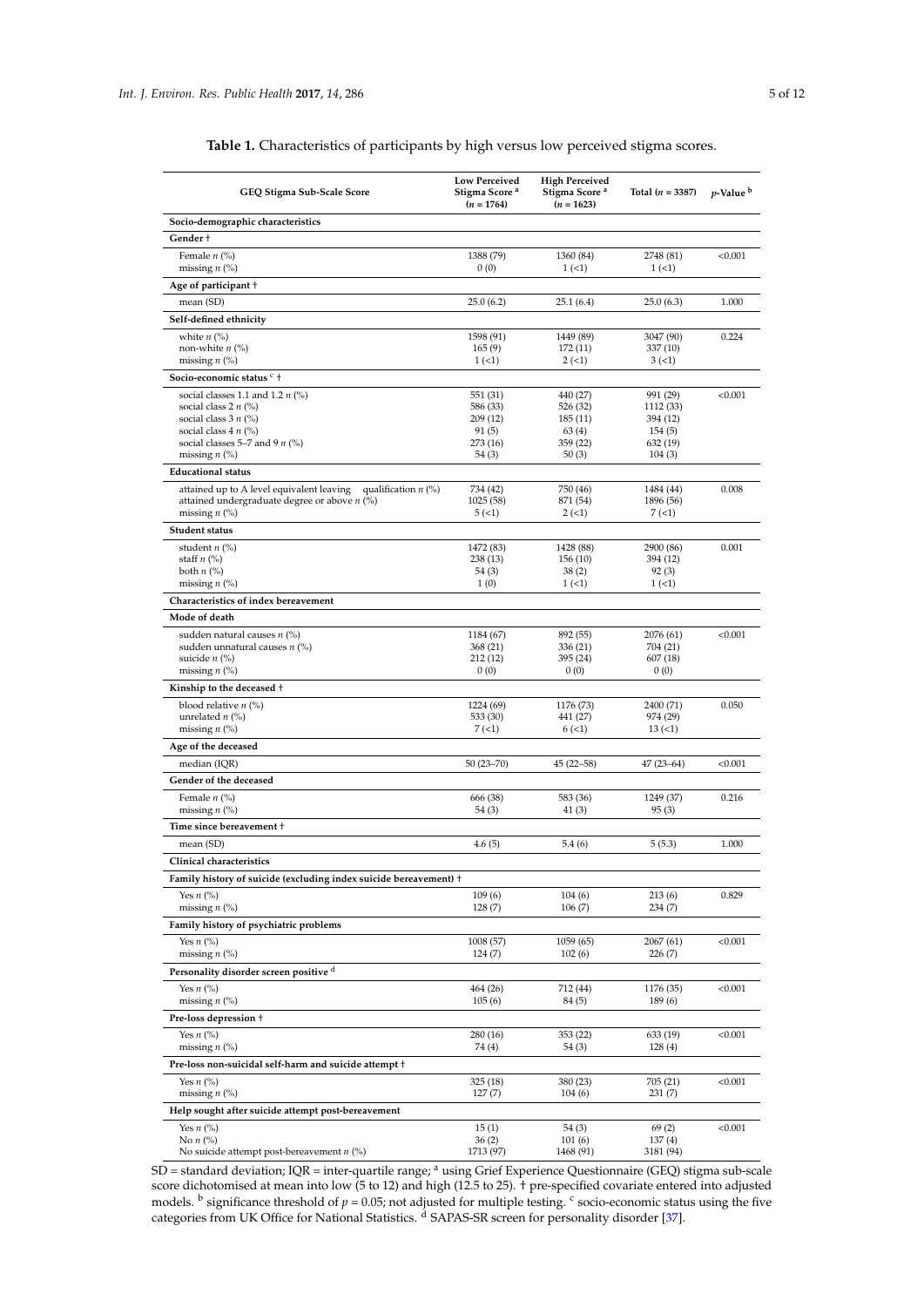Amongst subjects who had made a suicide attempt since the bereavement, those who reported high stigma scores were significantly less likely to have sought help for it than those reporting low stigma scores.

Overall, 32% of the sample had received no informal support after the bereavement (Table [2\)](#page-5-0).

<span id="page-5-0"></span>

| GEQ Stigma sub-Scale Score                           | <b>Low Perceived</b><br>Stigma Score <sup>a</sup><br>$(n = 1764)$ | <b>High Perceived</b><br>Stigma Score <sup>a</sup><br>$(n = 1623)$ | Total<br>$(n = 3387)$ | <i>p</i> -Value <sup>b</sup> |
|------------------------------------------------------|-------------------------------------------------------------------|--------------------------------------------------------------------|-----------------------|------------------------------|
| <b>Primary outcomes</b>                              |                                                                   |                                                                    |                       |                              |
| Post-loss suicidal thoughts                          |                                                                   |                                                                    |                       |                              |
| Yes $n$ (%)                                          | 582 (33)                                                          | 929 (57)                                                           | 1511 (45)             | < 0.001                      |
| missing $n$ (%)                                      | 121(7)                                                            | 100(6)                                                             | 221(7)                |                              |
| Post-loss suicide attempt                            |                                                                   |                                                                    |                       |                              |
| Yes $n$ (%)                                          | 51(3)                                                             | 155(10)                                                            | 206(6)                | < 0.001                      |
| missing $n$ (%)                                      | 126(7)                                                            | 100(6)                                                             | 226(7)                |                              |
| <b>Secondary outcomes</b>                            |                                                                   |                                                                    |                       |                              |
| Secondary mental health outcomes                     |                                                                   |                                                                    |                       |                              |
| Post-loss non-suicidal self-harm                     |                                                                   |                                                                    |                       |                              |
| Yes $n$ (%)                                          | 260(15)                                                           | 473 (29)                                                           | 733 (22)              | < 0.001                      |
| missing $n$ (%)                                      | 125(15)                                                           | 102(6)                                                             | 227(7)                |                              |
| Post-loss non-suicidal self-harm and suicide attempt |                                                                   |                                                                    |                       |                              |
| Yes $n$ (%)                                          | 280(16)                                                           | 519 (32)                                                           | 799 (24)              | < 0.001                      |
| missing $n$ (%)                                      | 121(7)                                                            | 98(6)                                                              | 219(7)                |                              |
| Post-loss depression                                 |                                                                   |                                                                    |                       |                              |
| Yes $n$ (%)                                          | 361(21)                                                           | 699 (43)                                                           | 1060(4)               | < 0.001                      |
| missing $n$ (%)                                      | 74 (4)                                                            | 54 (3)                                                             | 128(4)                |                              |
| <b>Support measures</b>                              |                                                                   |                                                                    |                       |                              |
| Measure of social support c                          |                                                                   |                                                                    |                       |                              |
| no lack of perceived social support $n$ (%)          | 1228 (70)                                                         | 739 (46)                                                           | 1967 (58)             | < 0.001                      |
| moderate lack of perceived social support $n$ (%)    | 406(23)                                                           | 499 (31)                                                           | 905(27)               |                              |
| severe lack of perceived social support $n$ (%)      | 130(7)                                                            | 384 (24)                                                           | 514(15)               |                              |
| missing $n$ (%)                                      | 0(0)                                                              | 1(1)                                                               | 1(1)                  |                              |
| Receipt of formal support after index bereavement    |                                                                   |                                                                    |                       |                              |
| Yes $n$ (%)                                          | 553 (31)                                                          | 704 (43)                                                           | 1257 (37)             | < 0.001                      |
| No $n$ (%)                                           | 1135 (64)                                                         | 861 (53)                                                           | 1996 (59)             |                              |
| missing $n$ (%)                                      | 76 (4)                                                            | 58(4)                                                              | 134(4)                |                              |
| Receipt of informal support after index bereavement  |                                                                   |                                                                    |                       |                              |
| Yes $n$ (%)                                          | 1277 (72)                                                         | 907 (56)                                                           | 2184 (65)             | < 0.001                      |
| No $n$ (%)                                           | 411 (23)                                                          | 658 (41)                                                           | 1069 (32)             |                              |
| missing $n$ (%)                                      | 76(4)                                                             | 58(4)                                                              | 134 (4)               |                              |

**Table 2.** Summary of outcomes by low versus high perceived stigma scores.

GEQ = Grief Experience Questionnaire, a using GEQ stigma sub-scale score. <sup>a</sup> using Grief Experience Questionnaire stigma sub-scale score dichotomised at mean into low (5 to 12) and high (12.5 to 25). <sup>b</sup> significance threshold of  $p = 0.05$ ; not adjusted for multiple testing. <sup>c</sup> measure of social support from Adult Psychiatric Morbidity Survey [\[28\]](#page-10-8).

# *3.2. Association between High Stigma Scores and Outcomes*

In an adjusted analysis (Table [3\)](#page-6-0), high stigma scores were associated with a significantly higher probability of post-bereavement suicidal thoughts (AOR = 2.74; 95% CI = 1.93–3.89), suicide attempt (AOR = 2.73; 95% CI = 2.33–3.18), non-suicidal self-harm (2.16; 95% CI = 1.76–2.64), any self-harm  $(AOR = 2.25; 95\% CI = 1.85–2.74)$ , depression  $(AOR = 3.84; 95\% CI = 3.21–4.59)$ .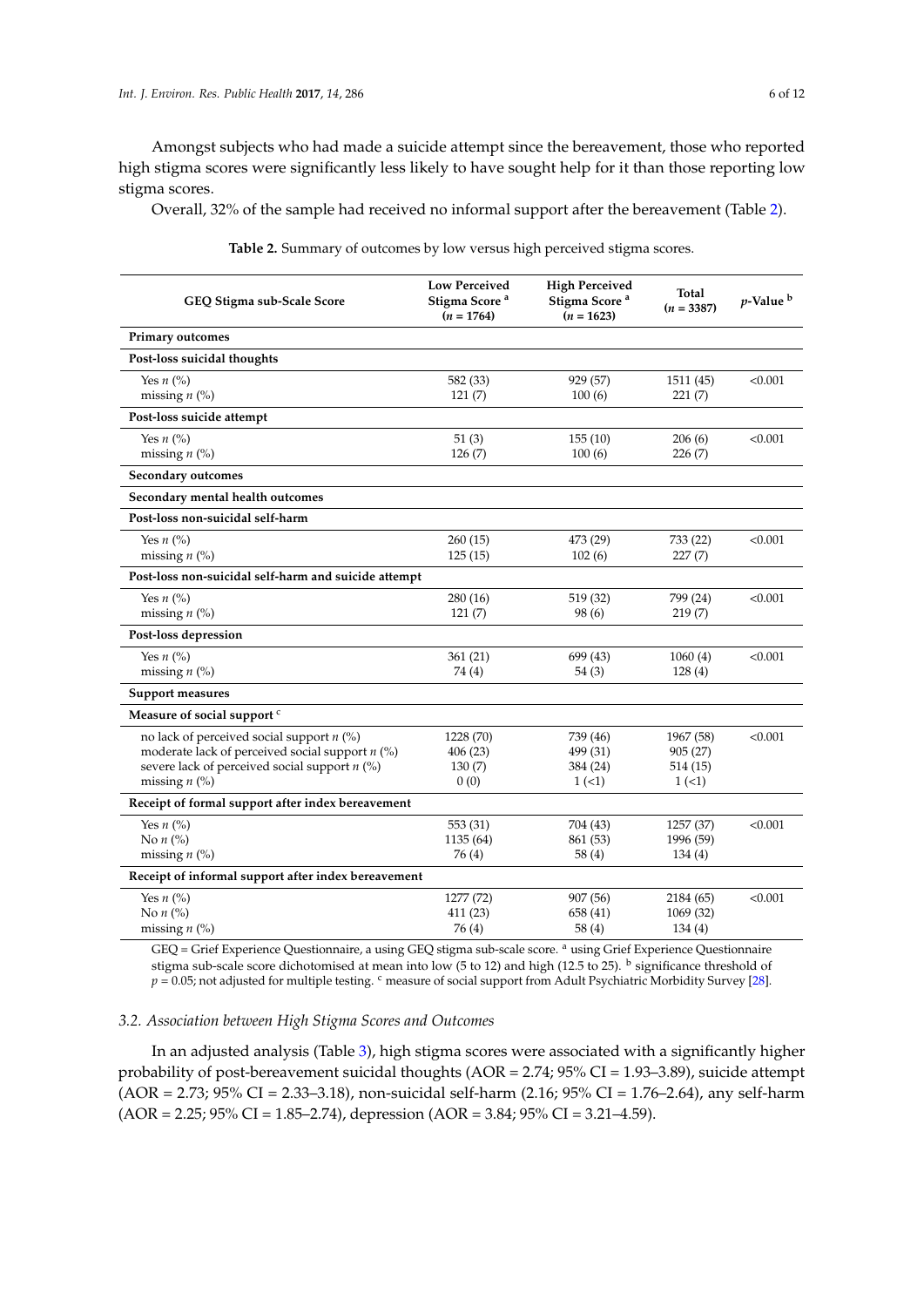<span id="page-6-0"></span>

| GEQ Stigma<br><b>Sub-Scale Score</b>                    | Low Perceived Stigma<br>Score <sup>a</sup> ( $n = 1764$ ) | High Perceived Stigma Score $a(n = 1623)$              |                             |                                                        |           |  |
|---------------------------------------------------------|-----------------------------------------------------------|--------------------------------------------------------|-----------------------------|--------------------------------------------------------|-----------|--|
| <b>Primary Outcomes</b>                                 | <b>Odds Ratio (reference)</b>                             | Unadjusted<br><b>Odds Ratio</b><br>$(95\% \text{ CI})$ | <i>p</i> Value <sup>b</sup> | Adjusted c<br><b>Odds Ratio</b><br>$(95\% \text{ CI})$ | p Value b |  |
| post-bereavement<br>suicidal ideation                   | 1                                                         | $3.45(2.47 - 4.81)$                                    | < 0.001                     | $2.74(1.93 - 3.89)$                                    | < 0.001   |  |
| post-bereavement<br>suicide attempt                     | 1                                                         | $2.84(2.45-3.89)$                                      | < 0.001                     | $2.73(2.33 - 3.18)$                                    | < 0.001   |  |
| <b>Secondary Measures</b>                               |                                                           |                                                        |                             |                                                        |           |  |
| post-bereavement<br>non-suicidal self-harm              | 1                                                         | $2.40(2.01 - 2.86)$                                    | < 0.001                     | $2.16(1.76 - 2.64)$                                    | < 0.001   |  |
| post-bereavement suicidal<br>and non-suicidal self-harm | 1                                                         | $2.50(2.11-2.96)$                                      | < 0.001                     | $2.25(1.85 - 2.74)$                                    | < 0.001   |  |
| post-bereavement<br>depression                          | 1                                                         | $2.91(2.48 - 3.41)$                                    | < 0.001                     | $3.84(3.21 - 4.59)$                                    | < 0.001   |  |
| low perceived<br>social support                         | 1                                                         | $2.84(2.45-3.28)$                                      | < 0.001                     | $2.86(2.44 - 3.34)$                                    | < 0.001   |  |
| use of formal<br>bereavement support                    | 1                                                         | $1.76(1.52 - 2.04)$                                    | < 0.001                     | $1.87(1.60 - 2.19)$                                    | < 0.001   |  |
| use of informal<br>bereavement support                  | 1                                                         | $0.44$ (0.37-0.51)                                     | < 0.001                     | $0.48(0.41 - 0.57)$                                    | < 0.001   |  |

**Table 3.** Estimates of the association between high stigma scores and outcomes.

GEQ = Grief Experience Questionnaire. <sup>a</sup> using Grief Experience Questionnaire stigma sub-scale score dichotomised at mean into low (5 to 12) and high (12.5 to 25). <sup>b</sup> using corrected significance threshold of  $p = 0.006$ . <sup>c</sup> adjusted for nine pre-specified confounding variables: age; gender; socio-economic status; mode of sudden bereavement; kinship to the deceased; family history of suicide (excluding index bereavement); pre-loss depression; pre-loss suicidal and non-suicidal self-harm; and years since index bereavement.

High stigma scores were positively associated with poor social support ( $AOR = 2.86$ ; 95% CI = 2.44–3.34), and use of formal bereavement support (AOR = 1.87; 95% CI = 1.60–2.19), but negatively associated with use of informal bereavement support (AOR = 0.48; 95% CI = 0.41–0.57).

In the sub-sample of *n* = 1510 individuals who reported suicidal thoughts or attempts post-bereavement, we found a significant association between high stigma scores and post-bereavement suicide attempt (AOR = 1.90; 95% CI = 1.32–2.72; *p* = 0.001).

# *3.3. Interactions*

Gender did not modify the associations between stigma and primary outcomes, but there was an interaction with mode of bereavement, such that the magnitude of the association between high stigma and suicidal ideation was higher for those bereaved by sudden natural death (AOR = 3.08; 95%  $CI = 2.52-3.76$ ) or sudden unnatural death (AOR = 3.02;  $95\% CI = 2.13-4.28$ ) than for those bereaved by suicide (AOR = 1.61; 95% CI = 1.09–2.39).

### *3.4. Sensitivity Analysis*

The magnitude and direction of adjusted odds ratios for primary outcomes were unchanged in four sensitivity analyses simulating potential biases introduced by missing data and by our sampling strategy. Conducting the analysis using linear regression showed that stigma scores were significantly associated with suicidal ideation (adjusted coefficient =  $0.033$ ;  $95\%$  CI =  $0.029 - 0.037$ ;  $p \le 0.001$ ) and suicide attempt (adjusted coefficient =  $0.009$ ;  $95\%$  CI =  $0.006$ – $0.107$ ;  $p \le 0.001$ ). On all other measures, it also showed directions of associations consistent with those in our main analysis ( $p \leq 0.001$  in all cases).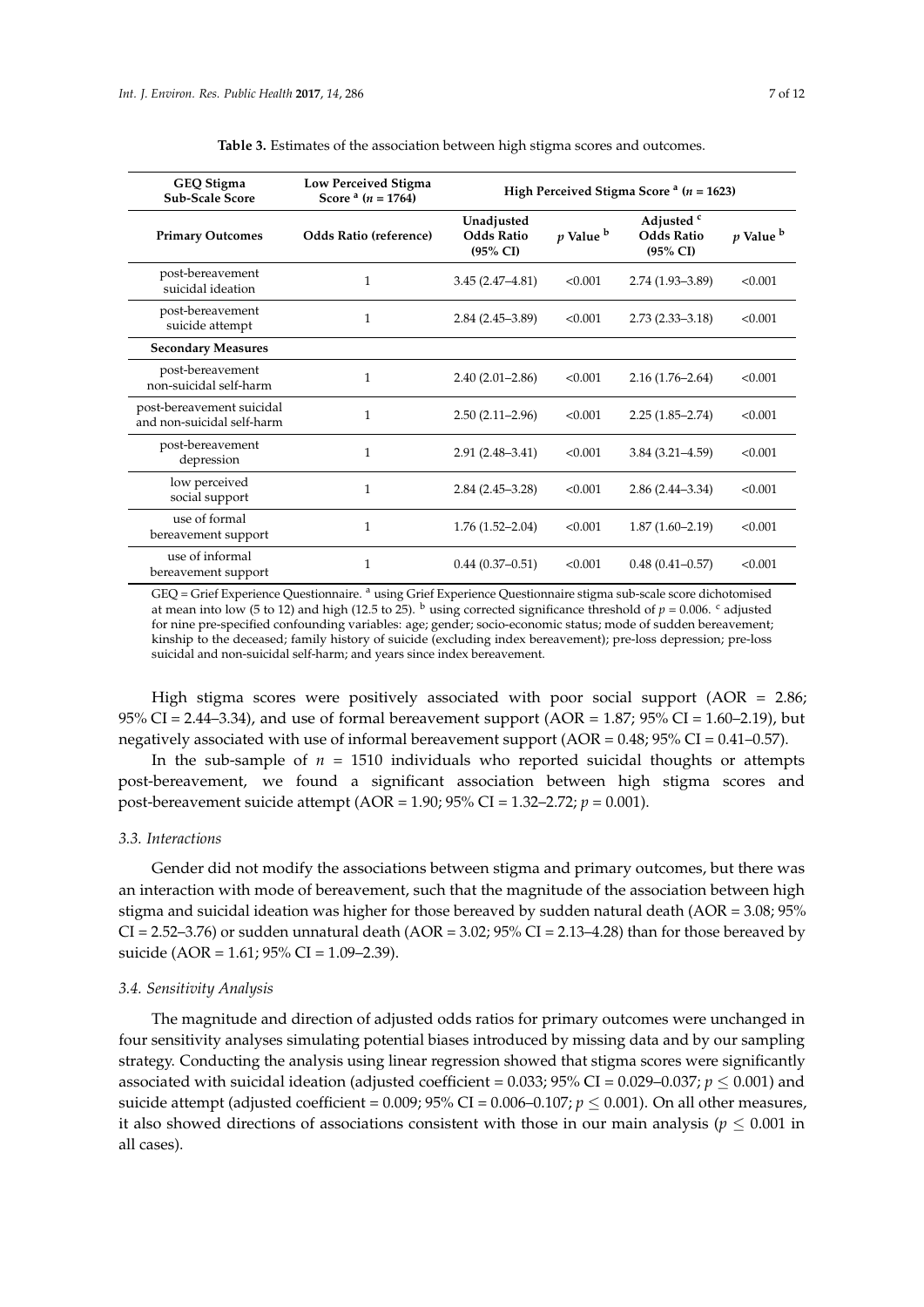## **4. Discussion**

## *4.1. Main Findings*

The findings of this analysis of British cross-sectional data support our hypothesis that people who feel highly stigmatised by the sudden death of a friend or relative are at increased risk of suicidal thoughts, suicide attempt, non-suicidal self-harm, and depression. The cross-sectional nature of the data limits interpretation of the chronology of the pathways between high stigma scores and outcomes. However, associations with support measures suggested a buffering effect of social support on the negative effects of perceived stigma: those with low perceived stigma scores were more likely to report use of informal support, whereas those with high stigma scores perceived poor social support. Contrary to our hypothesis, use of formal support was more likely in people who felt highly stigmatised, perhaps because they could not rely on friends and family. It is possible that informal support plays an important role in preventing and/or redressing perceived stigma and in mitigating the effects of stigma on suicidality and depression. The results of our interaction tests are interpretable in the context of previous findings from this dataset, namely the increased risk of suicide attempt in people bereaved by suicide [\[9\]](#page-9-8). Amongst those bereaved by non-suicide causes, it was those perceiving high levels of stigma who were much more likely to report suicidal thoughts.

# *4.2. Results in the Context of Other Studies*

Previous studies measuring the stigma of sudden bereavement have compared groups defined by cause of death [\[1,](#page-9-0)[9\]](#page-9-8), but none have explored whether stigma scores per se are associated with adverse outcomes. Instead, qualitative approaches have been used to describe the nature of the stigma experienced by people bereaved traumatically, and how the "death taboo" influences their and others' avoidance of the topic [\[11\]](#page-9-10). Qualitative studies of the stigma perceived by people with mental illness identify the anticipation of negative consequences as a key theme in relation to help-seeking behaviour [\[10\]](#page-9-9). The same might apply after bereavement, particularly where the bereaved anticipate social awkwardness [\[15\]](#page-9-13). There is some evidence that the stigma attached to help-seeking for mental health problems [\[10\]](#page-9-9) also applies to bereavement support groups [\[38\]](#page-10-18), even despite social expectations for the bereaved to engage with support [\[39\]](#page-10-19) so they can quickly "move on" with their grief [\[40](#page-10-20)[–42\]](#page-11-0).

# *4.3. Strengths and Limitations*

We analysed data from a large, UK-wide sample of 3387 bereaved adults using a validated stigma measure. We tested specific hypotheses formulated on the basis of theory and clinical experience, and our models were adjusted for pre-selected potential confounders. Results were robust to sensitivity analysis simulating potential biases. We acknowledge the potential for male non-response bias, and selection bias of highly educated adults from HEIs. This, and the restricted 18–40 age range, suggest that this study's findings may only be generalizable to highly-educated young women in the UK. All measures were potentially subject to recall bias. Although validated, our measure of lifetime depression was derived from a brief screening tool [\[30\]](#page-10-10), and may have over- or under-estimated past depression where used as a potential confounder in multivariable models. Our measures of formal and informal support use were subjective, and represent both preferences and availability. Although the GEQ stigma subscale captures stigmatising aspects of the death specifically, perceived stigma may have been compounded by stigmatising depression or suicidal behaviour. As this was a cross-sectional study, it was not possible to ascertain the temporal sequence of outcomes, including whether suicidal behaviour following bereavement had preceded the awareness of stigma, or of lack of support. However, quantitative  $[43]$  and qualitative  $[44]$  studies identify perceptions of a lack of support immediately after a sudden death.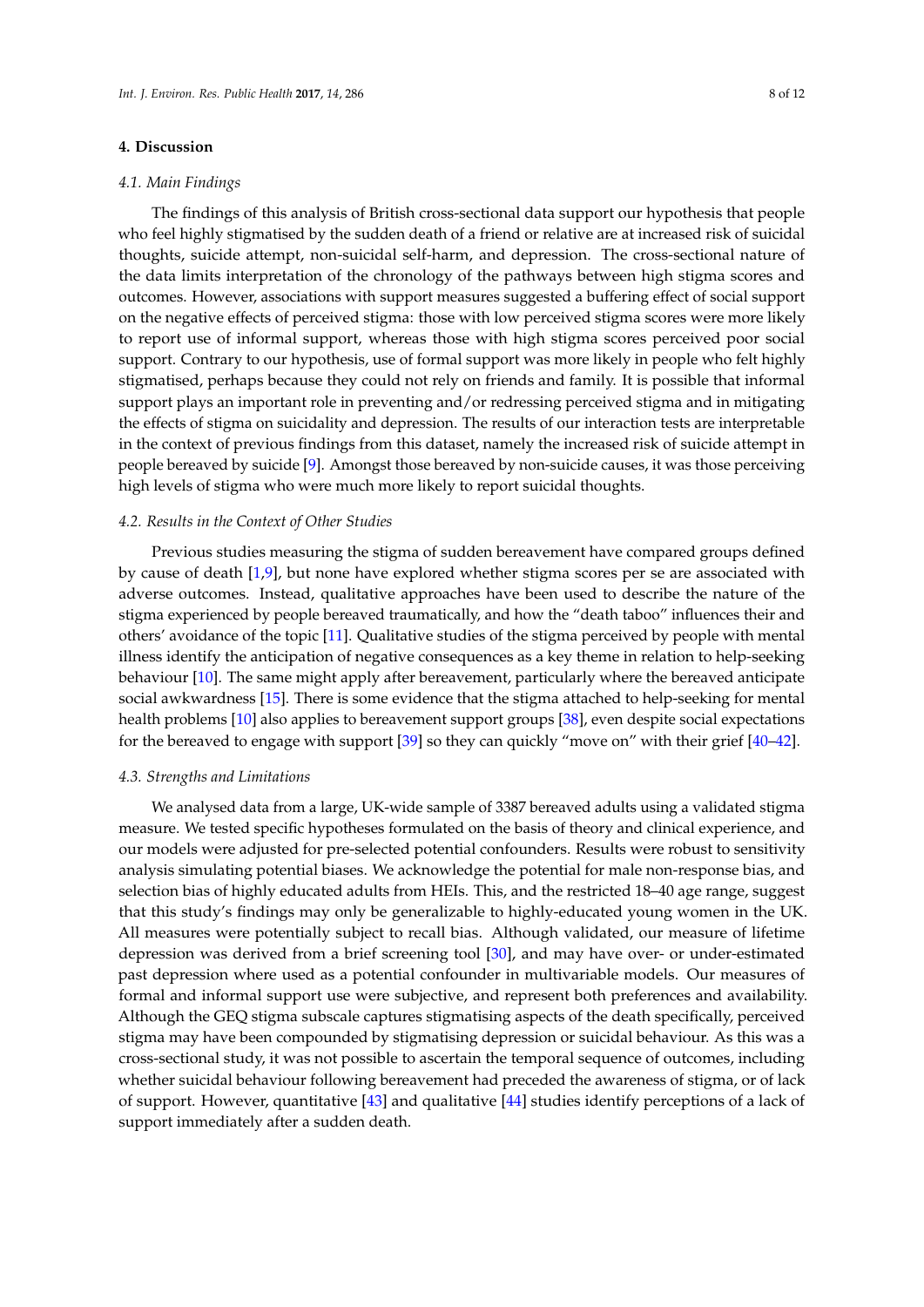This study has identified perceived stigma after sudden bereavement as a potentially useful marker for suicidality, depression, and for poor social support. Indeed, among those who had felt suicidal following sudden bereavement, perceptions of high stigma helped differentiate attempters from ideators. Identification of people who feel highly stigmatised after bereavement creates an opportunity to intervene and prevent suicide attempt. General practitioners and bereavement counsellors who encounter bereaved people might consider inquiring about perceived stigma as a way of building a rapport before probing, where appropriate, for low mood and thoughts of self-harm and suicide. Anyone in contact with someone bereaved traumatically has a role in providing information on sources of voluntary sector bereavement support [\[45](#page-11-3)[–47\]](#page-11-4). Given our findings, this is particularly important for those who feel most stigmatised. Specific resources are available for people bereaved by suicide [\[46](#page-11-5)[,48\]](#page-11-6), recognising their elevated risk of suicide [\[2,](#page-9-1)[4\]](#page-9-3) and efforts to target this group in suicide prevention strategies [\[49](#page-11-7)[,50\]](#page-11-8).

#### *4.5. Future Research*

The role of stigma as a putative mediator in the association between sudden bereavement and suicide-related outcomes, and the role of informal support as a moderator of this effect, would need formal testing using longitudinal approaches. If stigma is confirmed as mediating risk of suicidality, the next step would be to develop and trial individual-level or community-level anti-stigma interventions. These might address the barriers to seeking or receiving support, and potentially reduce suicide rates. Cultural dimensions of grief [\[51\]](#page-11-9) suggest that the development of anti-stigma interventions will need to be based on the findings of qualitative studies. These should explore why bereaved people in different communities feel stigmatised, and how this influences help-seeking behaviour and mental health, but also to understand how informal networks perceive their role and what prevents them from offering adequate support.

#### **5. Conclusions**

The results of this study suggest that people who feel the most stigmatised by a sudden bereavement are at greater risk of suicidal behaviour and depression, and are more likely to feel inadequately socially supported by friends and family. High perceived stigma helps differentiate those who attempt suicide after sudden bereavement from those who consider it. Clinicians who inquire about perceived stigma are in a position to identify suicidal distress and address support needs. All those who have contact with people bereaved traumatically should direct them to appropriate sources of support, to overcome any barriers to help-seeking and the effects of perceived stigma.

**Supplementary Materials:** The following are available online at www.mdpi.com/1660-4601/14/3/286/s1.

**Acknowledgments:** This work was supported by a Medical Research Council Population Health Scientist Fellowship to AP (G0802441). The Medical Research Council, as with other UK Research Councils, provides UCL with funds to cover open access for research papers it has funded. We would like to thank all the HEIs from England, Wales, Northern Ireland, and Scotland that consented to participate in the UCL Bereavement Study, listed below, and all the bereaved individuals who took time to respond to the online survey. Participating HEIs: Bishop Grosseteste University College Lincoln; Bournemouth University; Central School of Speech and Drama; City University; Cranfield University; Courtauld Institute; De Montfort University; University of Greenwich; King's College London; Liverpool Institute for Performing Arts; Liverpool John Moores University; London Metropolitan University; Norwich University College of the Arts; Royal Veterinary College; School of Oriental and African Studies; St George's, University of London; Staffordshire University; Trinity Laban Conservatoire of Music and Dance; UCL; University Campus Suffolk; University of Bedfordshire; University of Chester; University of Cumbria; University of Leeds; University of Liverpool; University of Oxford; University of Southampton; University of Worcester; University of Westminster; Queen Margaret University; Heriot-Watt University; Scottish Agricultural College; University of Dundee; Cardiff University; Cardiff Metropolitan University (formerly University of Wales Institute Cardiff); Queen's University Belfast; University of Ulster.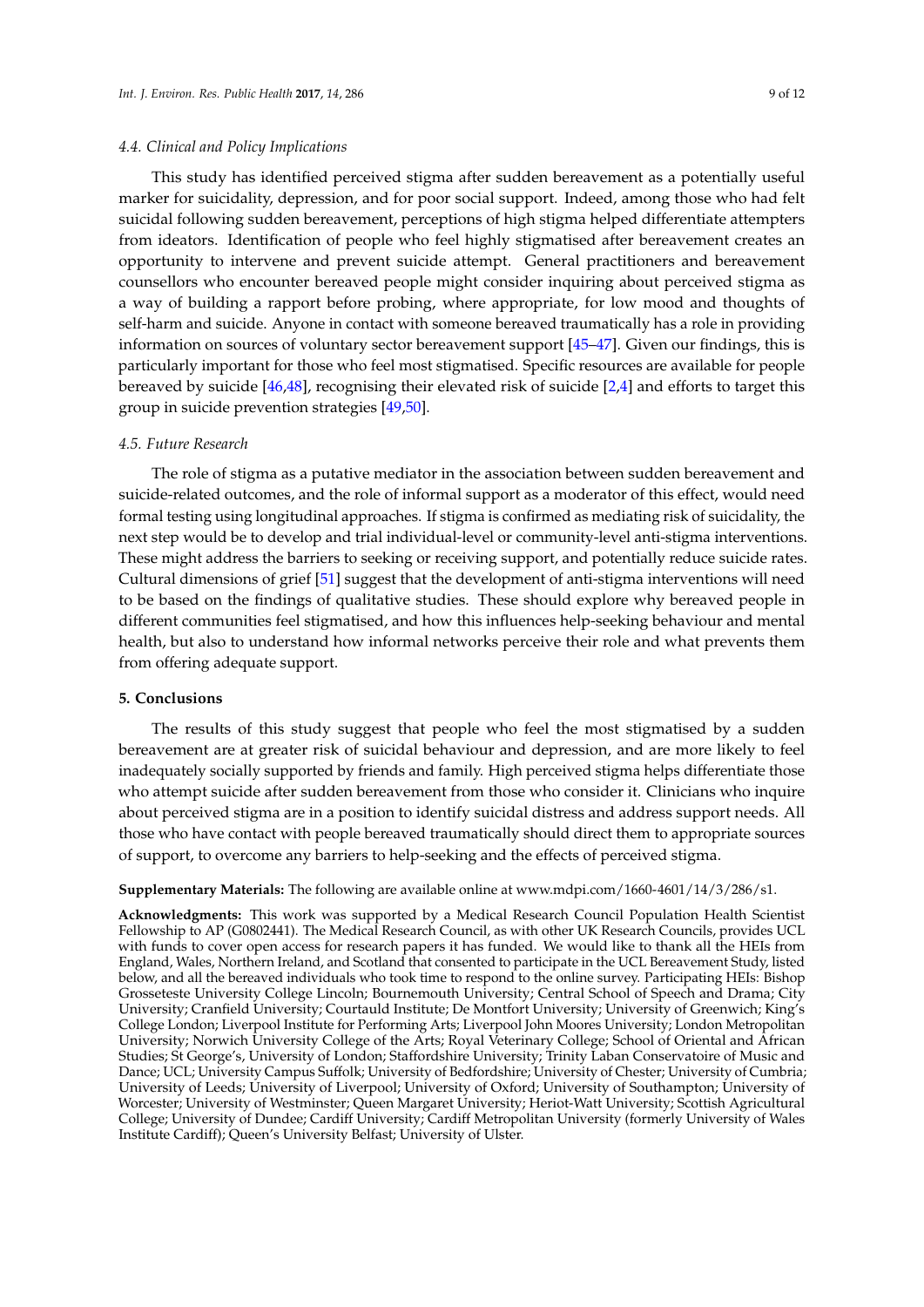**Author Contributions:** Alexandra Pitman conceived the study with Michael King and David Osborn, and designed the analysis plan in collaboration with Khadija Rantell, Louise Marston, Michael King and David Osborn. Alexandra Pitman conducted the data analysis. All authors interpreted data. Alexandra Pitman wrote the paper, with input from Khadija Rantell, Louise Marston, Michael King and David Osborn. Alexandra Pitman had full access to all the data in the study, takes responsibility for the integrity of the data and the accuracy of the data analysis, and is the guarantor.

**Conflicts of Interest:** The authors declare no conflict of interest. The Medical Research Council had no role in the design of the study; in the collection, analyses, or interpretation of data; in the writing of the manuscript, and in the decision to publish the results.

# **References**

- <span id="page-9-0"></span>1. Pitman, A.; Osborn, D.P.J.; King, M.B.; Erlangsen, A. Effects of suicide bereavement on mental health and suicide risk. *Lancet Psychiatry* **2014**, *1*, 86–94. [\[CrossRef\]](http://dx.doi.org/10.1016/S2215-0366(14)70224-X)
- <span id="page-9-1"></span>2. Qin, P.; Mortensen, P.B. The impact of parental status on the risk of completed suicide. *Arch. Gen. Psychiatry* **2003**, *60*, 797–802. [\[CrossRef\]](http://dx.doi.org/10.1001/archpsyc.60.8.797) [\[PubMed\]](http://www.ncbi.nlm.nih.gov/pubmed/12912763)
- <span id="page-9-2"></span>3. Bolton, J.M.; Au, W.; Leslie, W.D.; Martens, P.J.; Enns, M.W.; Roos, L.L.; Katz, L.Y.; Wilcox, H.C.; Erlangsen, A.; Chateau, D.; et al. Parents bereaved by offspring suicide: A population-based longitudinal case-control study. *JAMA Psychiatry* **2013**, *70*, 158–167. [\[CrossRef\]](http://dx.doi.org/10.1001/jamapsychiatry.2013.275) [\[PubMed\]](http://www.ncbi.nlm.nih.gov/pubmed/23229880)
- <span id="page-9-3"></span>4. Agerbo, E. Midlife suicide risk, partner's psychiatric illness, spouse and child bereavement by suicide or other modes of death: A gender specific study. *J. Epidemiol. Community Health* **2005**, *59*, 407–412. [\[CrossRef\]](http://dx.doi.org/10.1136/jech.2004.024950) [\[PubMed\]](http://www.ncbi.nlm.nih.gov/pubmed/15831691)
- <span id="page-9-4"></span>5. King, M.; Dinos, S.; Shaw, J.; Watson, R.; Stevens, S.; Passetti, F.; Weich, S.; Serfaty, M. The Stigma Scale: Development of a standardised measure of the stigma of mental illness. *Br. J. Psychiatry* **2007**, *190*, 248–254. [\[CrossRef\]](http://dx.doi.org/10.1192/bjp.bp.106.024638) [\[PubMed\]](http://www.ncbi.nlm.nih.gov/pubmed/17329746)
- <span id="page-9-5"></span>6. Mehta, N.; Clement, S.; Marcus, E.; Stona, A.C.; Bezborodovs, N.; Evans-Lacko, S.; Palacios, J.; Docherty, M.; Barley, E.; Rose, D.; et al. Evidence for effective interventions to reduce mental health-related stigma and discrimination in the medium and long term: Systematic review. *Br. J. Psychiatry* **2015**, *207*, 377. [\[CrossRef\]](http://dx.doi.org/10.1192/bjp.bp.114.151944) [\[PubMed\]](http://www.ncbi.nlm.nih.gov/pubmed/26527664)
- <span id="page-9-6"></span>7. Sveen, C.-A.; Walby, F.A. Suicide survivors' mental health and grief reactions: A systematic review of controlled studies. *Suicide Life Threat. Behav.* **2008**, *38*, 13–29. [\[CrossRef\]](http://dx.doi.org/10.1521/suli.2008.38.1.13) [\[PubMed\]](http://www.ncbi.nlm.nih.gov/pubmed/18355105)
- <span id="page-9-7"></span>8. Pitman, A.L.; Osborn, D.P.J.; Rantell, K.; King, M.B. The stigma perceived by people bereaved by suicide and other sudden deaths: A cross-sectional UK study of 3432 bereaved adults. *J. Psychosom. Res.* **2016**, *87*, 22–29. [\[CrossRef\]](http://dx.doi.org/10.1016/j.jpsychores.2016.05.009) [\[PubMed\]](http://www.ncbi.nlm.nih.gov/pubmed/27411748)
- <span id="page-9-8"></span>9. Pitman, A.L.; Osborn, D.P.J.; Rantell, K.; King, M.B. Bereavement by suicide as a risk factor for suicide attempt: A cross-sectional national UK-wide study of 3432 young bereaved adults. *BMJ Open* **2016**, *6*, e009948. [\[CrossRef\]](http://dx.doi.org/10.1136/bmjopen-2015-009948) [\[PubMed\]](http://www.ncbi.nlm.nih.gov/pubmed/26813968)
- <span id="page-9-9"></span>10. Clement, S.; Schauman, O.; Graham, T.; Maggioni, F.; Evans-Lacko, S.; Bezborodovs, N.; Morgan, C.; Rusch, N.; Brown, J.S.L.; Thornicroft, G. What is the impact of mental health-related stigma on help-seeking? A systematic review of quantitative and qualitative studies. *Psychol. Med.* **2014**, *45*, 11–27. [\[CrossRef\]](http://dx.doi.org/10.1017/S0033291714000129) [\[PubMed\]](http://www.ncbi.nlm.nih.gov/pubmed/24569086)
- <span id="page-9-10"></span>11. Chapple, A.; Ziebland, S.; Hawton, K. Taboo and the different death? Perceptions of those bereaved by suicide or other traumatic death. *Sociol. Health Illn.* **2015**, *37*, 610–625. [\[CrossRef\]](http://dx.doi.org/10.1111/1467-9566.12224) [\[PubMed\]](http://www.ncbi.nlm.nih.gov/pubmed/25683372)
- 12. Sudak, H.; Maxim, K.; Carpenter, M. Suicide and Stigma: A Review of the Literature and Personal Reflections. *Acad. Psychiatry* **2008**, *32*, 136–142. [\[CrossRef\]](http://dx.doi.org/10.1176/appi.ap.32.2.136) [\[PubMed\]](http://www.ncbi.nlm.nih.gov/pubmed/18349334)
- <span id="page-9-11"></span>13. Cvinar, J.G. Do Suicide Survivors Suffer Social Stigma: A Review of the Literature. *Perspect. Psychiatr. Care* **2005**, *41*, 14–21. [\[CrossRef\]](http://dx.doi.org/10.1111/j.0031-5990.2005.00004.x) [\[PubMed\]](http://www.ncbi.nlm.nih.gov/pubmed/15822848)
- <span id="page-9-12"></span>14. Rusch, N.; Zlati, A.; Black, G.; Thornicroft, G. Does the stigma of mental illness contribute to suicidality? *Br. J. Psychiatry* **2014**, *205*, 257–259. [\[CrossRef\]](http://dx.doi.org/10.1192/bjp.bp.114.145755) [\[PubMed\]](http://www.ncbi.nlm.nih.gov/pubmed/25274313)
- <span id="page-9-13"></span>15. Knieper, A.J. The suicide survivor's grief and recovery. *Suicide Life Threat. Behav.* **1999**, *29*, 353–364. [\[PubMed\]](http://www.ncbi.nlm.nih.gov/pubmed/10636329)
- <span id="page-9-14"></span>16. O'Connor, R.C.; Nock, M.K. The psychology of suicidal behaviour. *Lancet Psychiatry* **2014**, *1*, 73–85. [\[CrossRef\]](http://dx.doi.org/10.1016/S2215-0366(14)70222-6)
- <span id="page-9-15"></span>17. Stack, S. Differentiating Suicide Ideators from Attempters: Violence-A Research Note. *Suicide Life Threat. Behav.* **2013**, *44*, 46–57. [\[CrossRef\]](http://dx.doi.org/10.1111/sltb.12054) [\[PubMed\]](http://www.ncbi.nlm.nih.gov/pubmed/24033552)
- <span id="page-9-16"></span>18. Pitman, A.; Krysinska, K.; Osborn, D.; King, M. Suicide in young men. *Lancet* **2012**, *379*, 2383–2392. [\[CrossRef\]](http://dx.doi.org/10.1016/S0140-6736(12)60731-4)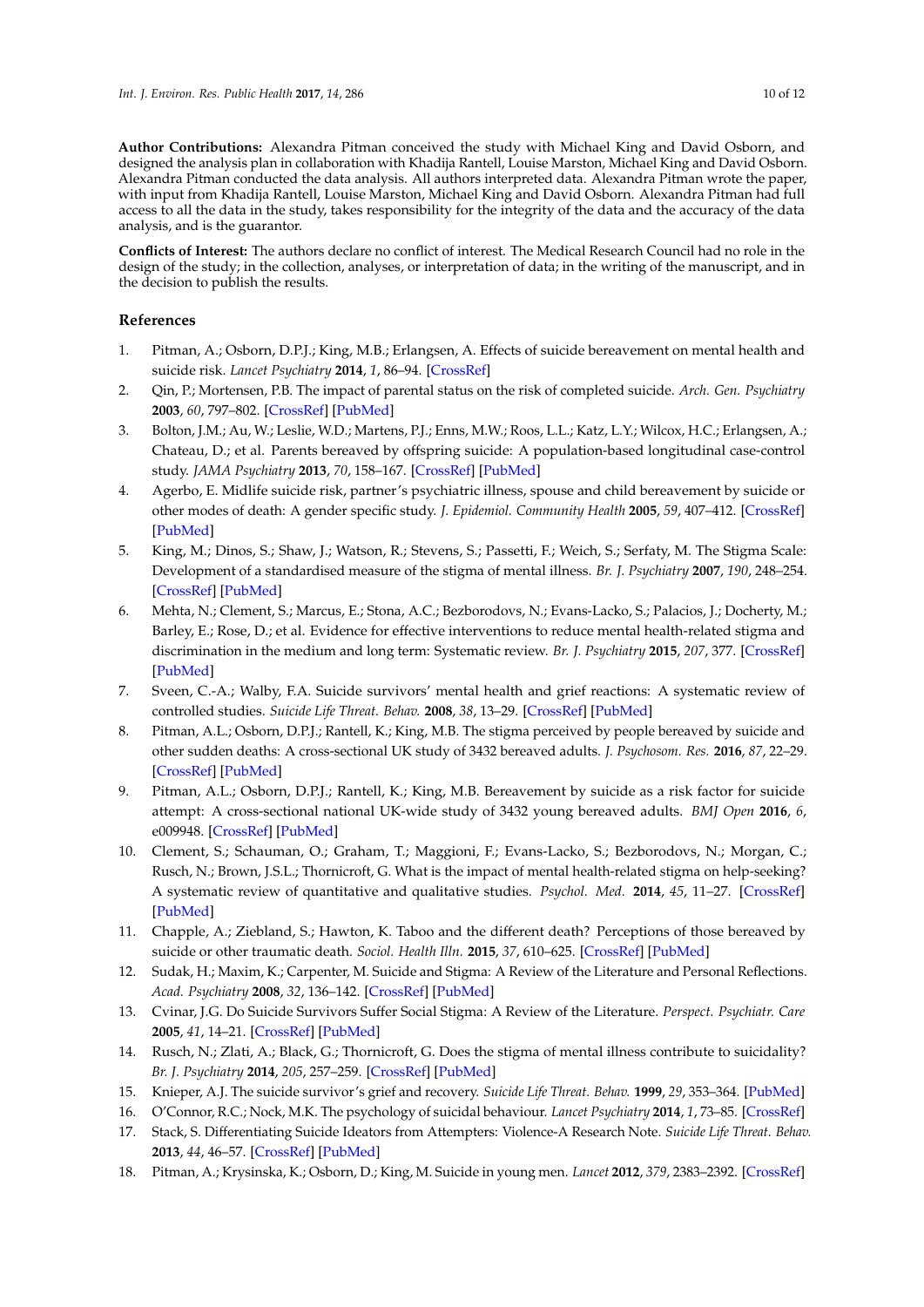- <span id="page-10-0"></span>19. McQueen, C.; Henwood, K. Young men in 'crisis': Attending to the language of teenage boys' distress. *Soc. Sci. Med.* **2002**, *55*, 1493–1509. [\[CrossRef\]](http://dx.doi.org/10.1016/S0277-9536(01)00186-1)
- <span id="page-10-1"></span>20. Pitman, A.L.; Osborn, D.P.J.; King, M.B. The use of internet-mediated cross-sectional studies in mental health research. *BJPsych Adv.* **2015**, *21*, 175–184. [\[CrossRef\]](http://dx.doi.org/10.1192/apt.bp.114.012948)
- <span id="page-10-2"></span>21. Bailley, S.E.; Dunham, K.; Kral, M.J. Factor structure of The Grief Experience Questionnaire (GEQ). *Death Stud.* **2000**, *24*, 721–738. [\[PubMed\]](http://www.ncbi.nlm.nih.gov/pubmed/11503720)
- <span id="page-10-3"></span>22. Barrett, T.; Scott, T. Development of the Grief Experience Questionnaire. *Suicide Life Threat. Behav.* **1989**, *19*, 201–215. [\[CrossRef\]](http://dx.doi.org/10.1111/j.1943-278X.1989.tb01033.x) [\[PubMed\]](http://www.ncbi.nlm.nih.gov/pubmed/2749862)
- <span id="page-10-4"></span>23. Seguin, M.; Lesage, A.; Kiely, M.C. Parental bereavement after suicide and accident: A comparative study. *Suicide Life Threat. Behav.* **1995**, *25*, 489–492. [\[PubMed\]](http://www.ncbi.nlm.nih.gov/pubmed/8928203)
- 24. Kovac, S.H.; Range, L.M. Writing Projects: Lessening Undergraduates' Unique Suicidal Bereavement. *Suicide Life Threat. Behav.* **2000**, *30*, 50–60. [\[PubMed\]](http://www.ncbi.nlm.nih.gov/pubmed/10782718)
- <span id="page-10-5"></span>25. Harwood, D.; Hawton, K.; Hope, T.; Jacoby, R. The grief experiences and needs of bereaved relatives and friends of older people dying through suicide: A descriptive and case-control study. *J. Affect. Disord.* **2002**, *72*, 185–194. [\[CrossRef\]](http://dx.doi.org/10.1016/S0165-0327(01)00462-1)
- <span id="page-10-6"></span>26. Spiers, N.; Bebbington, P.E.; Dennis, M.S.; Brugha, T.S.; McManus, S.; Jenkins, R.; Meltzer, H. Trends in suicidal ideation in England: The National Psychiatric Morbidity Surveys of 2000 and 2007. *Psychol. Med.* **2014**, *44*, 175–183. [\[CrossRef\]](http://dx.doi.org/10.1017/S0033291713000317) [\[PubMed\]](http://www.ncbi.nlm.nih.gov/pubmed/23537549)
- <span id="page-10-7"></span>27. Bebbington, P.E.; Minot, S.; Cooper, C.; Dennis, M.; Meltzer, H.; Jenkins, R.; Brugha, T. Suicidal ideation, self-harm and attempted suicide: Results from the British psychiatric morbidity survey 2000. *Eur. Psychiatry* **2010**, *25*, 427–431. [\[CrossRef\]](http://dx.doi.org/10.1016/j.eurpsy.2009.12.004) [\[PubMed\]](http://www.ncbi.nlm.nih.gov/pubmed/20627465)
- <span id="page-10-8"></span>28. McManus, S.; Meltzer, H.; Brugha, T.; Bebbington, P.; Jenkins, R. *Adult Psychiatric Morbidity in England, 2007. Results of a Household Survey*; The Health and Social Care Information Centre; National Centre for Social Research: Leeds, UK, 2009.
- <span id="page-10-9"></span>29. Haw, C.; Bergen, H.; Casey, D.; Hawton, K. Repetition of Deliberate Self-Harm: A Study of the Characteristics and Subsequent Deaths in Patients Presenting to a General Hospital According to Extent of Repetition. *Suicide Life Threat. Behav.* **2007**, *37*, 379–396. [\[CrossRef\]](http://dx.doi.org/10.1521/suli.2007.37.4.379) [\[PubMed\]](http://www.ncbi.nlm.nih.gov/pubmed/17896879)
- <span id="page-10-10"></span>30. Robins, L.N.; Wing, J.K.; Wittchen, H.-U.; Helzer, J.E.; Babor, T.; Burke, J.; Framer, A.E.; Jablensky, A.; Pickens, R.; Regier, D. The Composite International Diagnostic Interview. An epidemiologic instrument for use in conjunction with different diagnostic systems and in different cultures. *Arch. Gen. Psychiatry* **1988**, *45*, 1069–1077. [\[CrossRef\]](http://dx.doi.org/10.1001/archpsyc.1988.01800360017003) [\[PubMed\]](http://www.ncbi.nlm.nih.gov/pubmed/2848472)
- <span id="page-10-11"></span>31. Peters, L.; Clark, D.; Carroll, F. Are computerized interviews equivalent to human interviewers? CIDI-Auto versus CIDI in anxiety and depressive disorders. *Psychol. Med.* **1998**, *28*, 893–901. [\[CrossRef\]](http://dx.doi.org/10.1017/S0033291798006655) [\[PubMed\]](http://www.ncbi.nlm.nih.gov/pubmed/9723144)
- <span id="page-10-12"></span>32. Brown, J.; Evans-Lacko, S.; Aschan, L.; Henderson, M.; Hatch, S.; Hotopf, M. Seeking informal and formal help for mental health problems in the community: A secondary analysis from a psychiatric morbidity survey in South London. *BMC Psychiatry* **2014**, *14*, 1–15. [\[CrossRef\]](http://dx.doi.org/10.1186/s12888-014-0275-y)
- <span id="page-10-13"></span>33. Bruffaerts, R.; Demyttenaere, K.; Hwang, I.; Chiu, W.; Sampson, N.; Kessler, R.C.; Alonso, J.; Borges, G.; de Girolamo, G.; de Graaf, R.; et al. Treatment of suicidal people around the world. *Br. J. Psychiatry* **2011**, *199*, 64–70. [\[CrossRef\]](http://dx.doi.org/10.1192/bjp.bp.110.084129) [\[PubMed\]](http://www.ncbi.nlm.nih.gov/pubmed/21263012)
- <span id="page-10-14"></span>34. Stevenson, F.A.; Britten, N.; Barry, C.A.; Bradley, C.P.; Barber, N. Self-treatment and its discussion in medical consultations: How is medical pluralism managed in practice? *Soc. Sci. Med.* **2003**, *57*, 513–527. [\[CrossRef\]](http://dx.doi.org/10.1016/S0277-9536(02)00377-5)
- <span id="page-10-15"></span>35. ONS (Office for National Statistics). *Standard Occupational Classification 2010 Volume 3, The National Statistics Socio-Economic Classification: (Rebased on the SOC2010) User Manual*; HMSO: London, UK, 2010.
- <span id="page-10-16"></span>36. Haukoos, J.S.; Newgard, C.D. Advanced Statistics: Missing Data in Clinical Research-Part 1: An Introduction and Conceptual Framework. *Acad. Emerg. Med.* **2007**, *14*, 662–668. [\[PubMed\]](http://www.ncbi.nlm.nih.gov/pubmed/17538078)
- <span id="page-10-17"></span>37. Germans, S.; Van Heck, G.L.; Moran, P.; Hodiamont, P.P.G. The Self-report Standardized Assessment of Personality-abbreviated Scale: Preliminary results of a brief screening test for personality disorders. *Personality* **2008**, *2*, 70–76. [\[CrossRef\]](http://dx.doi.org/10.1002/pmh.34)
- <span id="page-10-18"></span>38. Levy, L.H.; Derby, J.F. Bereavement support groups: Who joins; who does not; and why. *Am. J. Community Psychol.* **1992**, *20*, 649–662. [\[PubMed\]](http://www.ncbi.nlm.nih.gov/pubmed/1485615)
- <span id="page-10-19"></span>39. Morgan, G. The relative's response. In *The Prevention of Suicide*; Jenkins, R., Griffiths, S., Wylie, I., Hawton, K., Morgan, G., Tylee, A., Eds.; Department of Health (HMSO): London, UK, 1994; pp. 123–124.
- <span id="page-10-20"></span>40. Walter, T. *On Bereavement: The Culture of Grief*; Open University Press: Buckingham, UK, 1999.